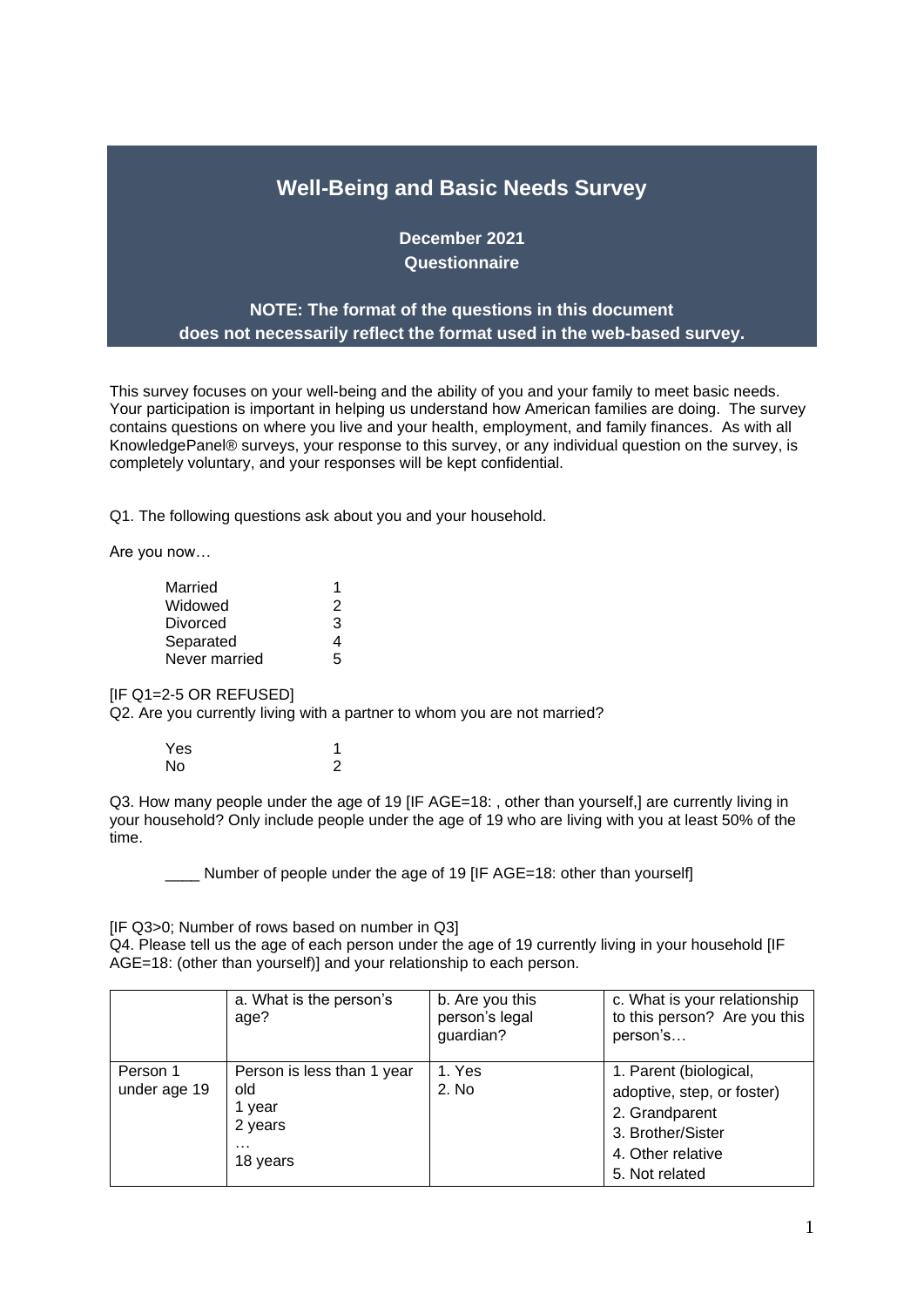| Person 2     | Person is less than 1 year | 1. Yes | 1. Parent (biological,     |
|--------------|----------------------------|--------|----------------------------|
| under age 19 | old                        | 2. No  | adoptive, step, or foster) |
|              | 1 year                     |        | 2. Grandparent             |
|              | 2 years                    |        | 3. Brother/Sister          |
|              | .<br>18 years              |        | 4. Other relative          |
|              |                            |        | 5. Not related             |

Q4D. Do you have any other children under the age of 18 living outside of your household?

| Yes |  |
|-----|--|
| No  |  |

## $[IF (Q1=1 OR Q2=1)]$

Q4E. Does your [if Q1=1: spouse] [if Q2=1: partner] have any other children under the age of 18 living outside of your household?

| Yes |   |
|-----|---|
| No  | 2 |

Q5. How many adults age 19 and older [IF AGE=19-64: , other than yourself,] are currently living in your household? Only include adults age 19 and older who are living in your household at least 50% of the time.

\_\_\_\_ Number of adults age 19 and older [IF AGE=19-64: (other than yourself)]

 $IIF (Q1=1 or Q2=1)$  and  $Q5=0$ ]

Q5A. Earlier, you reported that you were [IF Q1=1: married] [IF Q2=1: living with a partner]. Is your [IF Q1=1: spouse] [IF Q2=1: partner] living in your household at least 50% of the time?

Yes 1<br>No 2 No.

[IF AGE=18 AND Q1 NE 1 AND Q2 NE 1 AND Q4B NE 1 AND Q4C NE 1 AND Q5>0; Number of rows based on number in Q5]

Q6. Please tell us the age of each person age 19 and older currently living in your household and your relationship to each person.

|              | a. What is the person's<br>age? | b. Is this person your<br>legal guardian? | c. What is your<br>relationship to this person?<br>Are you this person's |
|--------------|---------------------------------|-------------------------------------------|--------------------------------------------------------------------------|
| Person 1 age | 19 years                        | 1. Yes                                    | 1. Child (biological,                                                    |
| 19 and older | 20 years                        | 2. No                                     | adoptive, step, or foster)                                               |
|              |                                 |                                           | 2. Grandchild                                                            |
|              | 120 years                       |                                           | 3. Brother/Sister                                                        |
|              |                                 |                                           | 4. Other relative                                                        |
|              |                                 |                                           | 5. Not related                                                           |
| Person 2 age | 19 years                        | 1. Yes                                    | 1. Child (biological,                                                    |
| 19 and older | 20 years                        | 2. No                                     | adoptive, step, or foster)                                               |
|              |                                 |                                           | 2. Grandchild                                                            |
|              | 120 years                       |                                           | 3. Brother/Sister                                                        |
|              |                                 |                                           | 4. Other relative                                                        |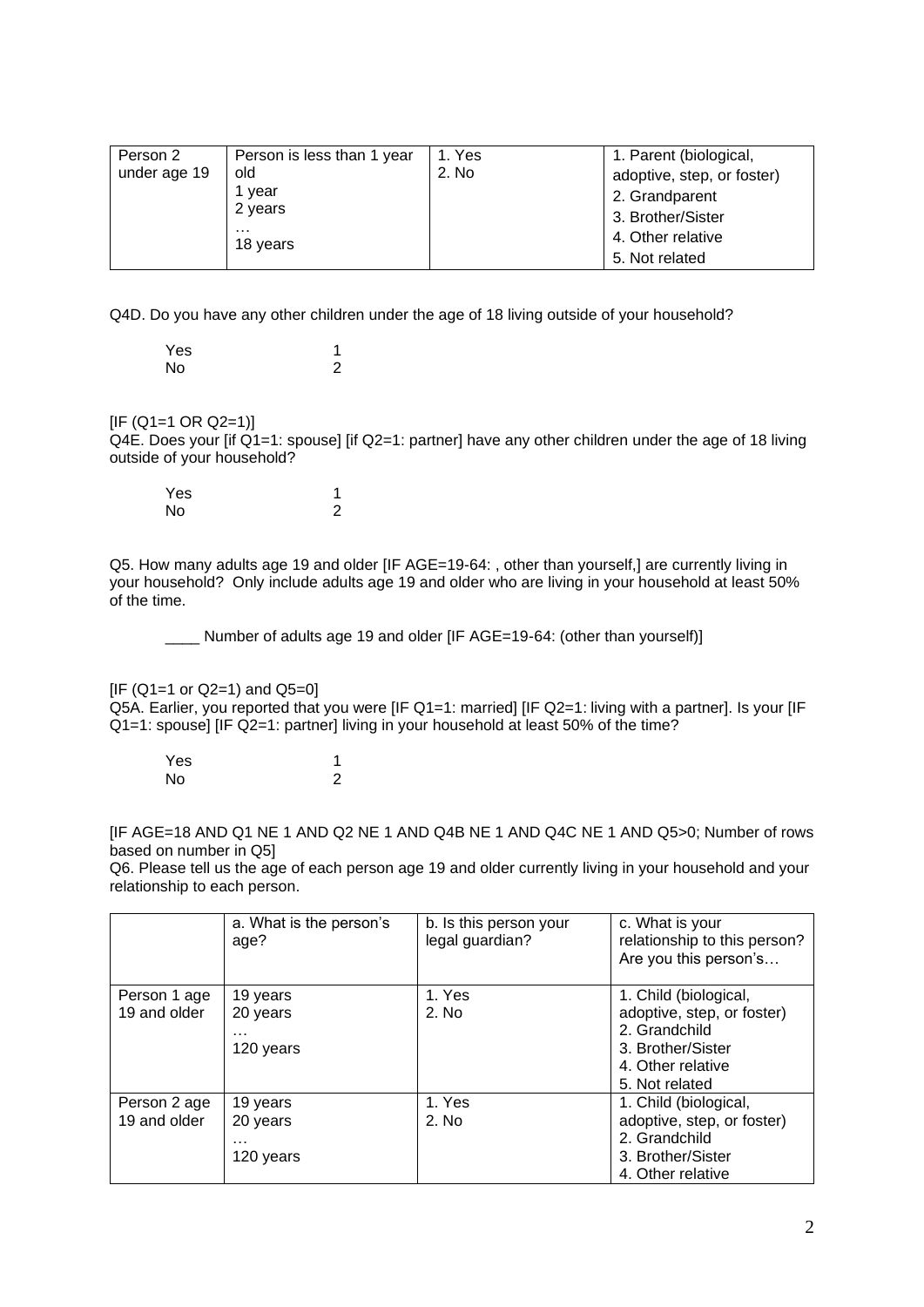IF AGE =  $19-64$  OR Q1=1 OR Q2=1 OR Q4B=1 OR Q4C=1; DOV\_BASEGROUP=1; ELSE DOV\_BASEGROUP=2.

IF DOV\_BASEGROUP = 1: DOV\_FAMSIZE=RESPONDENT (1) + SPOUSE/PARTNER (1; IF Q1=1 OR Q2=1) + NUMBER OF OWN CHILDREN (IF Q4B=1 OR Q4C=1)

IF DOV BASEGROUP = 2: DOV\_FAMSIZE=RESPONDENT (1) + NUMBER OF SIBLINGS (IF Q4C=3) + NUMBER OF PARENTS (IF Q6B=1 OR Q6C=1)

IF AGE=19-64 THEN DOV\_NUMCHILD\_HH\_0\_18=NUMBER OF CHILDREN FROM Q3 IF AGE=18 THEN DOV\_NUMCHILD\_HH\_0\_18=1 + NUMBER OF CHIDLREN FROM Q3

IF PPAGE=19-64 THEN DOV\_NUMCHILD\_HH\_0\_18=NUMBER OF CHILDREN FROM Q3 IF PPAGE=18 THEN DOV NUMCHILD HH 0 18=1 + NUMBER OF CHILDREN INSERTED IN Q3 [IF Q3 IS REFUSED, TREAT Q3=0 IN THE CALCULATION]

DOV\_NUMCHILD\_HH\_0\_6=NUMBER OF CHILDREN IN Q4 IF Q4A=0-6

DOV\_NUMCHILD\_HH\_0\_5 = NUMBER OF CHILDREN IN Q4 IF Q4A=0-5;

IF AGE=19-64: DOV\_NUMCHILD\_HH\_5\_18=(NUMBER OF CHILDREN IN Q4 IF Q4A=5-18) IF AGE=18: DOV\_NUMCHILD\_HH\_5\_18=RESPONDENT (1) + (NUMBER OF CHILDREN IN Q4 IF Q4A=5-18)

DOV\_NUMPEOPLE\_HH = RESPONDENT (1) + NUMBER OF ADULTS IN Q5 + SPOUSE/PARTNER IF (Q1=1 OR Q2=1) AND (Q5A=1 OR Q5=REFUSED) (1) + NUMBER OF CHILDREN IN Q4

DOV\_NUMPEOPLE\_HH\_18PL = RESPONDENT (1) + (NUMBER OF ADULTS IN Q5 + SPOUSE/PARTNER IF Q5A=1) + (NUMBER OF CHILDREN IN Q4 IF Q4A=18)

IF AGE=19-64: DOV\_NUMPEOPLE\_HH\_19PL = RESPONDENT (1) + (NUMBER OF ADULTS IN Q5 + SPOUSE/PARTNER IF Q5A=1) IF AGE=18: DOV\_NUMPEOPLE\_HH\_19PL = (NUMBER OF ADULTS IN Q5 + SPOUSE/PARTNER IF Q5A=1)

[IF DOV\_NUMCHILD\_HH\_5-18>0 AND ANY Q4A=5-18] Q95. Are the following children under 19 who are living with you enrolled in school or educated in a homeschool setting in **Kindergarten through 12th grade** or grade equivalent?

|                               | Enrolled in a<br>public school | Enrolled in a<br>private school | Homeschooled<br>and not enrolled<br>in a public or<br>private school | Not enrolled in a<br>public or private<br>school and not<br>homeschooled |
|-------------------------------|--------------------------------|---------------------------------|----------------------------------------------------------------------|--------------------------------------------------------------------------|
| Child age [fill]<br>from Q4A] |                                |                                 |                                                                      |                                                                          |
| Child age [fill]<br>from Q4A] |                                |                                 |                                                                      |                                                                          |

[List children from Q4 IF Q4A=5-18]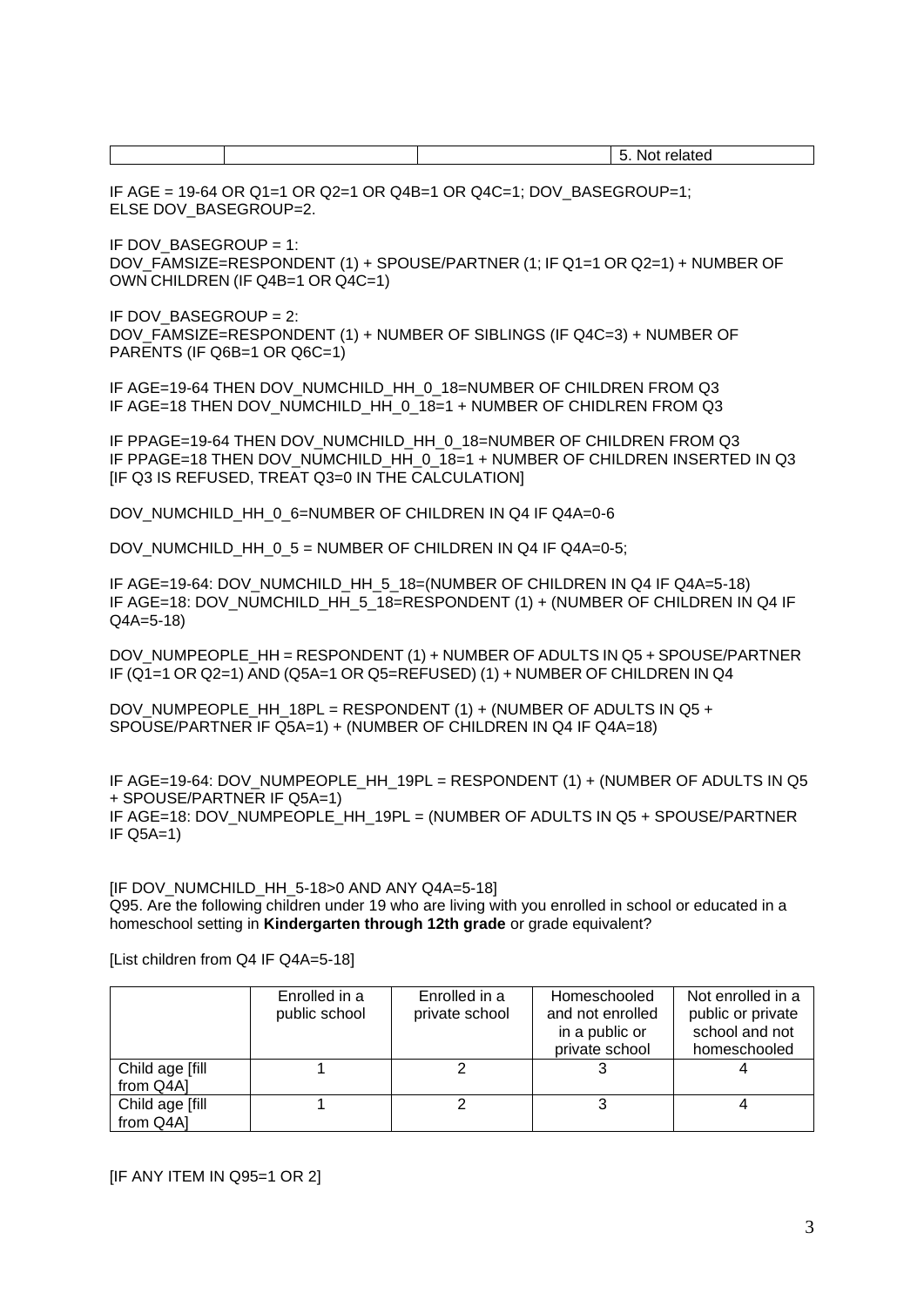Q95B. Since the start of the 2021-2022 school year, have one or more of the children who are living with you had to miss in-person school due to COVID-19 related incidents?

Yes 1 No 2

[IF Q95B=1]

Q95C. Thinking of the child who missed the most in-person school, about how many days were missed?

| 1 day             |   |
|-------------------|---|
| 2-5 days          | 2 |
| 6-10 days         | 3 |
| 11-15 days        | 4 |
| More than 15 days | 5 |

The following questions ask about the house, apartment, or other place where you live. For these questions, please think about your household, which would include you and anyone living with you at least 50% of the time.

Q8. Is the place where you live…

| Owned or being bought by you or someone in your household? |  |
|------------------------------------------------------------|--|
| Rented?                                                    |  |
| Occupied without payment of rent?                          |  |

## $IIF$  Q8=2 OR 31

Q11. Is your household paying lower rent because the federal, state, or local government is paying part of the cost?

| Yes        | 4 |
|------------|---|
| No         | 2 |
| Don't know | 3 |

Q12. Was there any time in the past 12 months, that is, since [CURRENT MONTH] [CURRENT YEAR-1], when:

|                                                                                                                                                     | Yes | No |
|-----------------------------------------------------------------------------------------------------------------------------------------------------|-----|----|
| a. Your household did not pay the full amount of the rent or mortgage or was late<br>with a payment because your household could not afford to pay? |     |    |
| b. Your household was not able to pay the full amount of the gas, oil, or electricity<br>bills?                                                     |     |    |
| c. The gas or electric company turned off service, or the oil company would not<br>deliver oil?                                                     |     |    |

Q16. Have you moved within the past 12 months?

| Yes, moved once              |  |
|------------------------------|--|
| Yes, moved two or more times |  |
| No. have not moved           |  |

[IF Q16=1 OR 2]

Q17. In the past 12 months, have you been forced to move by a landlord, by a bank or other financial institution, by the government, or because of a disaster or fire?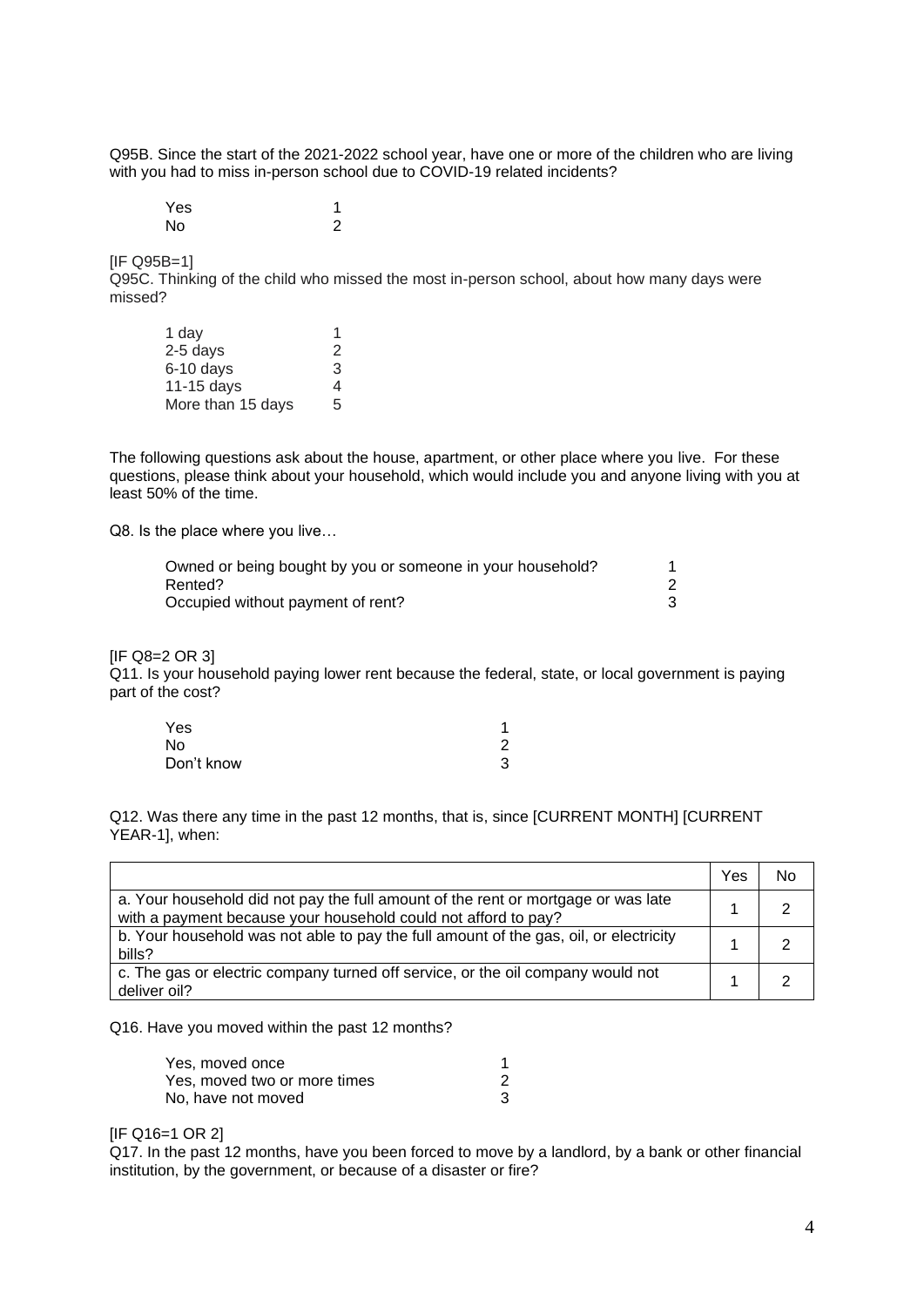| Yes, by a landlord                            |    |
|-----------------------------------------------|----|
| Yes, by a bank or other financial institution |    |
| Yes, by the government                        | 3  |
| Yes, because of a disaster or fire            | 4  |
| No, did not move for any of these reasons     | 5. |

The next questions are about the food eaten in your household in the last 12 months, since [CURRENT MONTH] of last year, and whether you were able to afford the food you need.

Q20. The following are statements that people have made about their food situation. For these statements, please indicate whether the statement was often true, sometimes true, or never true for [IF NUMPEOPLE\_HH\_18PL=1: you; IF NUMPEOPLE\_HH\_18PL>1: your household] in the last 12 months, that is, since [CURRENT MONTH] of last year.

"The food that [IF NUMPEOPLE\_HH\_18PL=1: I; IF NUMPEOPLE\_HH\_18PL>1: we] bought just didn't last, and [IF NUMPEOPLE HH 18PL=1: I; IF NUMPEOPLE HH 18PL>1: we] didn't have money to get more."

Was that often, sometimes, or never true for [IF NUMPEOPLE\_HH\_18PL=1: you; IF NUMPEOPLE\_HH\_18PL>1: your household] in the last 12 months?

| Often true     |   |
|----------------|---|
| Sometimes true | 2 |
| Never true     | 3 |
| Don't know     |   |

Q21. "[IF NUMPEOPLE\_HH\_18PL=1: I; IF NUMPEOPLE\_HH\_18PL>1: We] couldn't afford to eat balanced meals."

Was that often, sometimes, or never true for [IF NUMPEOPLE\_HH\_18PL=1: you; IF NUMPEOPLE\_HH\_18PL>1: your household] in the last 12 months?

| Often true     |   |
|----------------|---|
| Sometimes true | 2 |
| Never true     | 3 |
| Don't know     |   |

Q22. In the last 12 months, since last [CURRENT MONTH], did [IF NUMPEOPLE\_HH\_18PL=1: you; IF NUMPEOPLE\_HH\_18PL>1: you or other adults in your household] ever cut the size of your meals or skip meals because there wasn't enough money for food?

| Yes        |   |
|------------|---|
| No         | 2 |
| Don't know | 3 |

[IF Q22=1]

Q22A. How often did this happen: almost every month, some months but not every month, or in only 1 or 2 months?

| Almost every month              |  |
|---------------------------------|--|
| Some months but not every month |  |
| Only 1 or 2 months              |  |
| Don't know                      |  |

Q23. In the last 12 months, did you ever eat less than you felt you should because there wasn't enough money for food?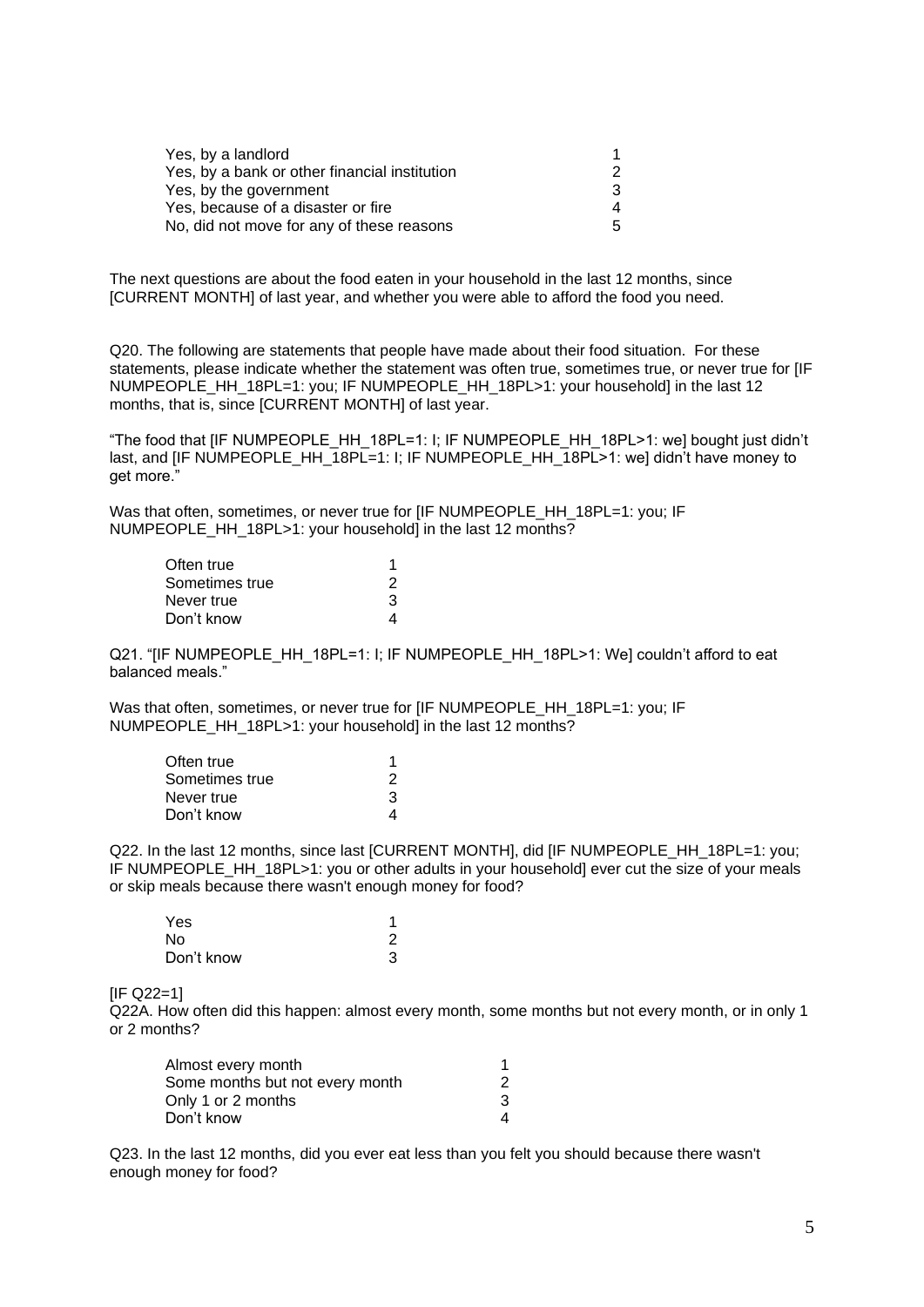| Yes            |   |
|----------------|---|
| N <sub>0</sub> | 2 |
| Don't know     | 3 |

Q24. In the last 12 months, were you ever hungry but didn't eat because there wasn't enough money for food?

| Yes        |   |
|------------|---|
| No         | 2 |
| Don't know | 3 |

Q25. Sometimes people need help getting food for their household. There are many programs in the community that can help.

During the **past 30 days**, have you or anyone in your household gotten **free groceries** from a food pantry, food bank, church, or other place that helps with free food? Include any free food you plan to receive today.

| Yes |   |
|-----|---|
| No  | 2 |

#### [IF Q25=2 OR REFUSED]

Q25A. During the **past 12 months**, have you or anyone in your household gotten **free groceries** from a food pantry, food bank, church, or other place that helps with free food?

| Yes |   |
|-----|---|
| No  | っ |

Q26. During the **past 30 days**, have you or anyone in your household received a **free meal** from a church, shelter, home-delivered meal service like Meals on Wheels, or other place that helps with free meals? Include any free food you plan to receive today.

| Yes |   |
|-----|---|
| No  | っ |

#### **IIF Q26=2 OR REFUSEDI**

Q26A. During the **past 12 months**, have you or anyone in your household received a **free meal** from a church, shelter, home-delivered meal service like Meals on Wheels, or other place that helps with free meals?

Yes and the set of the set of the set of the set of the set of the set of the set of the set of the set of the No 2

[IF Q25A=2 OR REFUSED AND Q26A=2 OR REFUSED] Q26B. If you needed help getting food for your household, do you know a place in your community where you could get free groceries or meals?

Yes 1<br>No 2 No 2

[IF Q25A=2 OR REFUSED AND Q26A=2 OR REFUSED] Q26C. If you needed help getting food for your household, how comfortable would you feel getting free groceries or meals from a food pantry or other place in your community that helps with free food?

| Not at all comfortable |  |
|------------------------|--|
| Not too comfortable    |  |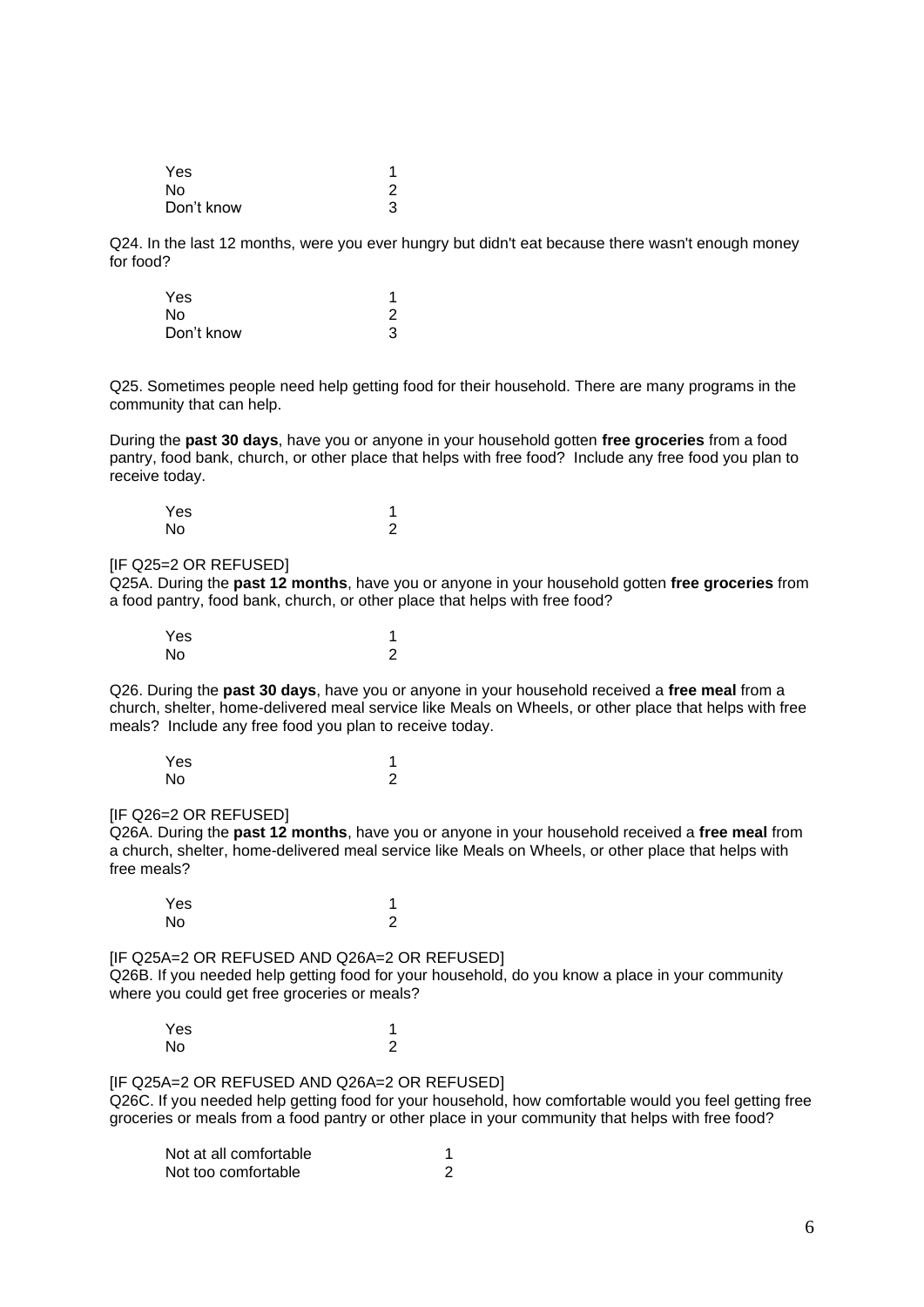| Somewhat comfortable |  |
|----------------------|--|
| Very comfortable     |  |

The next questions focus on your health status and health care experiences.

Q27. In general, would you say your health is:

| Excellent |    |
|-----------|----|
| Very good | 2  |
| Good      | З  |
| Fair      |    |
| Poor      | г, |

Q28. Do you have a physical or mental condition, impairment, or disability that affects your daily activities OR that requires you to use special equipment or devices, such as a wheelchair, TDD or communication device?

| Yes |   |
|-----|---|
| No  | っ |

Q28D. Do any of the following people in your household have a physical or mental condition, impairment, or disability that affects their daily activities or that requires them to use special equipment or devices such as a wheelchair, TDD, or communication device?

|                                                                    | Yes | No |
|--------------------------------------------------------------------|-----|----|
| 1. [if Q1=1 or Q2=1]: Your [if Q1=1: spouse] [if Q2=1: partner]    |     |    |
| 2. [if Q3 NE 0, (unless (all Q4B=2 and all Q4C=2-5) or             |     |    |
| DOV BASEGROUP=2)]: Your children                                   |     |    |
| 3. [if Q1=1 or Q2=1 or Q4B=1 or refused or Q4C=1 or refused: Other |     |    |
| relatives] [else: Relatives] who are living with you               |     |    |
| 4. Nonrelatives who are living with you                            |     |    |

Q29. Do you currently have a health condition that has lasted for a year or more or is expected to last for a year or more?

This could be a physical health condition (such as arthritis, asthma, cancer, diabetes, heart disease, high cholesterol, hypertension or stroke), a behavioral health or mental health condition, or a developmental disability.

| Yes. one condition           |  |
|------------------------------|--|
| Yes, more than one condition |  |
| No                           |  |

Q30. During the past 30 days, about how often did you feel:

|                                               | All of the | Most of the | Some of  | A little of | None of  |
|-----------------------------------------------|------------|-------------|----------|-------------|----------|
|                                               | time       | time        | the time | the time    | the time |
| a. nervous?                                   |            |             |          |             |          |
| b. hopeless?                                  |            |             |          |             |          |
| c. restless or fidgety?                       |            |             |          |             |          |
| d. so sad that nothing could<br>cheer you up? |            |             |          |             |          |
| e. that everything was an<br>effort?          |            |             |          |             |          |
| f. worthless?                                 |            |             |          |             |          |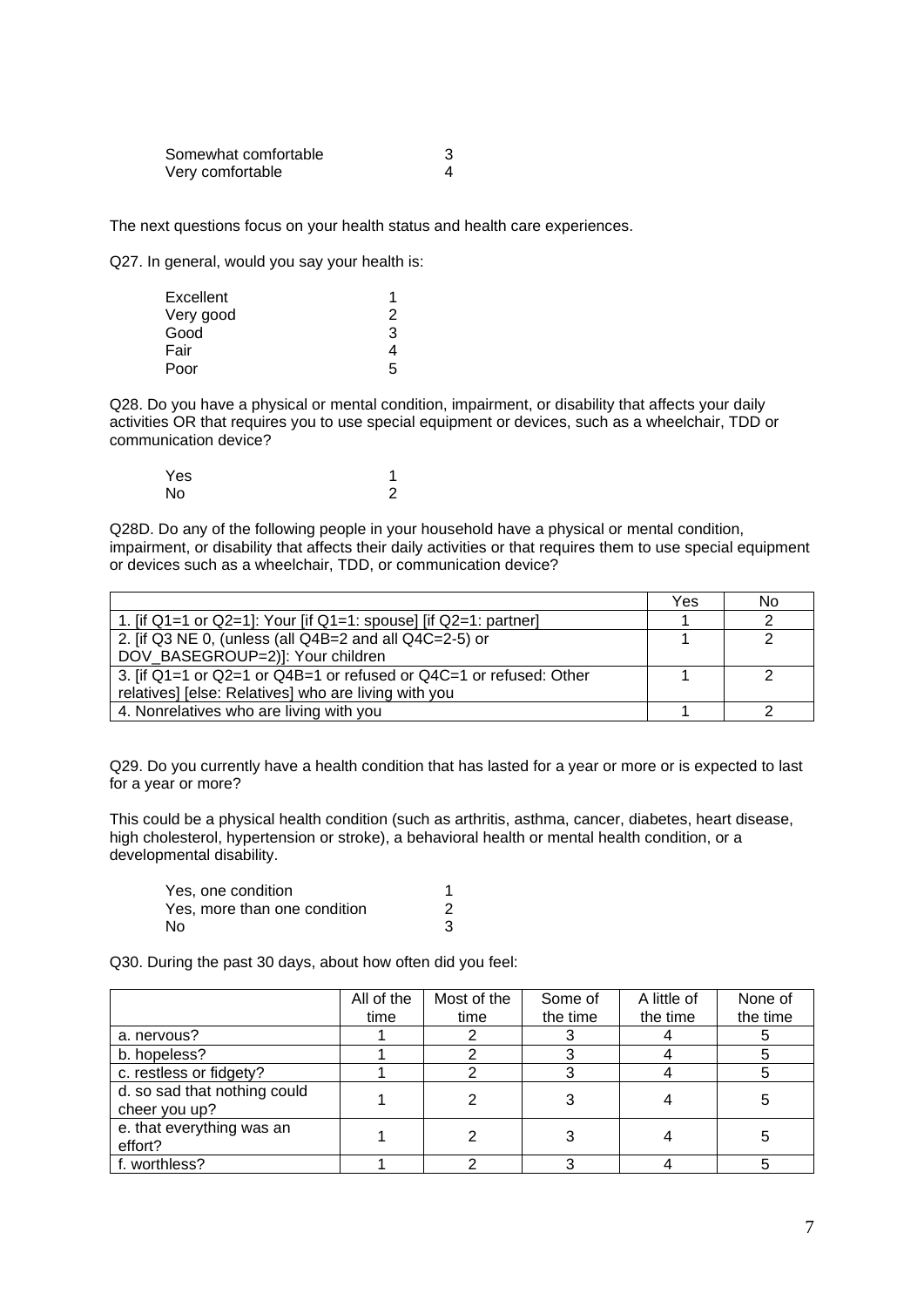Q31. The next question asks about your health insurance or health coverage plans. In answering this question, please **exclude** plans that pay for only one type of service (such as nursing home care, accidents, family planning, vision or dental care) and plans that only provide extra cash when hospitalized.

Are you **currently** covered by any of the following types of health insurance or health coverage plans?

|                                                                                                                                                                                                                                                                                                            | Covered | <b>Not</b><br>Covered | Not Sure |
|------------------------------------------------------------------------------------------------------------------------------------------------------------------------------------------------------------------------------------------------------------------------------------------------------------|---------|-----------------------|----------|
| a. Insurance through a current or former employer or<br>union (of yours or another family member's). This would<br>include COBRA coverage                                                                                                                                                                  |         | $\overline{2}$        | 3        |
| b. Insurance purchased directly from an insurance<br>company (by you or another family member). This would<br>include coverage purchased through an exchange or<br>marketplace, such as Healthcare.gov [IF<br>RESPONDENT LIVES IN STATE WITH SPECIFIC<br>NAME: or (PROGRAM NAME)]                          |         | $\mathcal{P}$         | 3        |
| c. Medicare, for people 65 and older, or people with<br>certain disabilities                                                                                                                                                                                                                               |         | 2                     | 3        |
| d. Medicaid, Medical Assistance (MA), the Children's<br>Health Insurance Program (CHIP) or any kind of state or<br>government-sponsored assistance plan based on<br>income or a disability. [IF RESPONDENT LIVES IN<br>STATE WITH SPECIFIC NAME: You may know this<br>type of coverage as (PROGRAM NAME).] |         | $\overline{2}$        | 3        |
| e. TRICARE or other military health care, including VA<br>health care                                                                                                                                                                                                                                      |         | $\overline{2}$        | 3        |
| f. Indian Health Service                                                                                                                                                                                                                                                                                   | 1       | 2                     | 3        |
| g. Any other type of health insurance coverage or health<br>coverage plan                                                                                                                                                                                                                                  |         | $\mathfrak{p}$        | 3        |

## [IF "COVERED" NOT SELECTED FOR ANY ITEM IN Q31]

Q32. Does this mean you currently have **no** health insurance or health coverage plan? In answering this question, please **exclude** plans that pay for only one type of service (such as, nursing home care, accidents, family planning, or vision or dental care) and plans that only provide extra cash when hospitalized.

| I do NOT have health insurance       |  |
|--------------------------------------|--|
| I HAVE some kind of health insurance |  |

[IF Q31G=1 OR Q32=2]

Q32A. What type of health insurance do you have?

\_\_\_\_\_\_\_\_\_\_\_\_\_\_\_\_\_\_\_\_\_\_

Q32B. State and federal health insurance marketplaces can be used to shop for health insurance and compare prices and benefits. You may know the marketplace as Healthcare.gov [IF THE RESPONDENT IS IN A STATE WITH STATE-SPECIFIC NAMES: or (PROGRAM NAME]. Is your current coverage a health insurance plan through the marketplace?

| Yes |   |
|-----|---|
| No  | 2 |

<sup>[</sup>IF (Q31B, C, D, OR G=1 OR Q32=2) AND Q31A=2, 3, OR REFUSED AND Q31E=2, 3, OR REFUSED]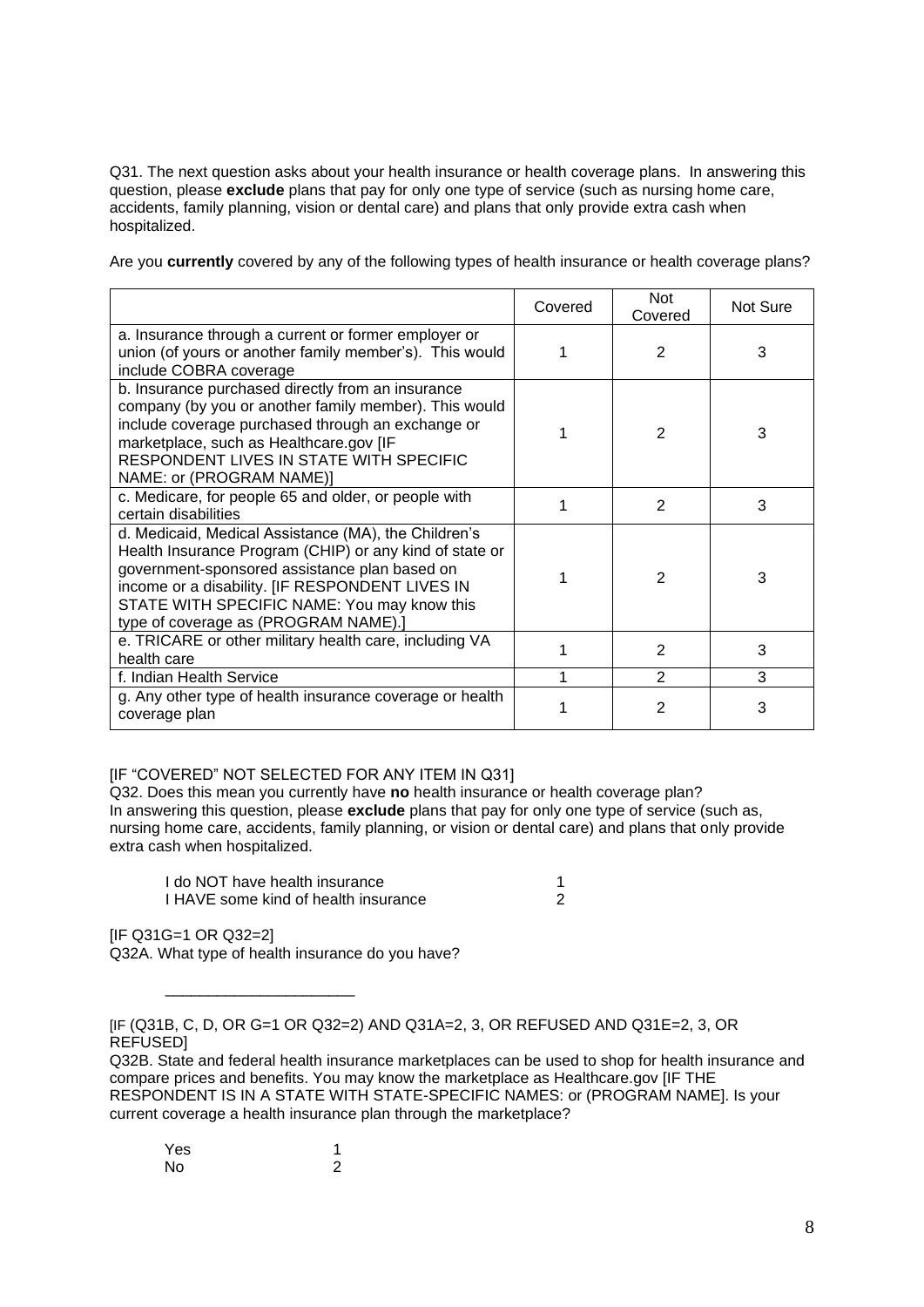[IF Q32B=1]

Q32D. Is there a premium for your health insurance plan? A premium is a fixed amount of money people pay to have health coverage. It is often a monthly payment. It does not include copays or other expenses such as prescription costs.

| Yes |   |
|-----|---|
| No  | っ |

#### $IIF$  Q32D=2]

Q32E. Some people have a plan that charges a premium but they do not have to pay it. Does that describe your situation?

| Yes |   |
|-----|---|
| No  | っ |

#### $IIF$  Q32D=1 OR Q32E=1]

Q32F. Is the cost of the premium for your health insurance plan subsidized based on your family income?

| Yes        | 1 |
|------------|---|
| No         | 2 |
| Don't know | 3 |

#### [IF Q32D=1 OR Q32E=1]

Q32G. In March 2021, Congress passed a law that increased subsidies for premiums in the health insurance marketplaces? How much have you heard about the increased subsidies?

| A lot          |  |
|----------------|--|
| Some           |  |
| Only a little  |  |
| Nothing at all |  |

[IF Q32D=1 OR Q32E=1]

Q32H. As a result of the law Congress passed in March 2021, did the increased subsidies lower the premiums you pay for health insurance?

| Yes        |  |
|------------|--|
| No         |  |
| Don't know |  |

Q33. Thinking about your health insurance coverage over the **past 12 months**, how many months were you insured since [CURRENT MONTH] [CURRENT YEAR-1]? Your best estimate is fine.

| I was insured all 12 months                                    |   |
|----------------------------------------------------------------|---|
| I was insured 6 to 11 months                                   |   |
| I was insured 1 to 5 months                                    |   |
| I did not have health insurance at all over the past 12 months | 4 |

#### [IF Q33=1 AND (Q32D=1 OR Q32E=1)]

Q33A. Have you had the same type of health insurance or health coverage plan for all of the past 12 months? That is, since [CURRENT MONTH] [CURRENT YEAR-1]?

| Yes |   |
|-----|---|
| No  | っ |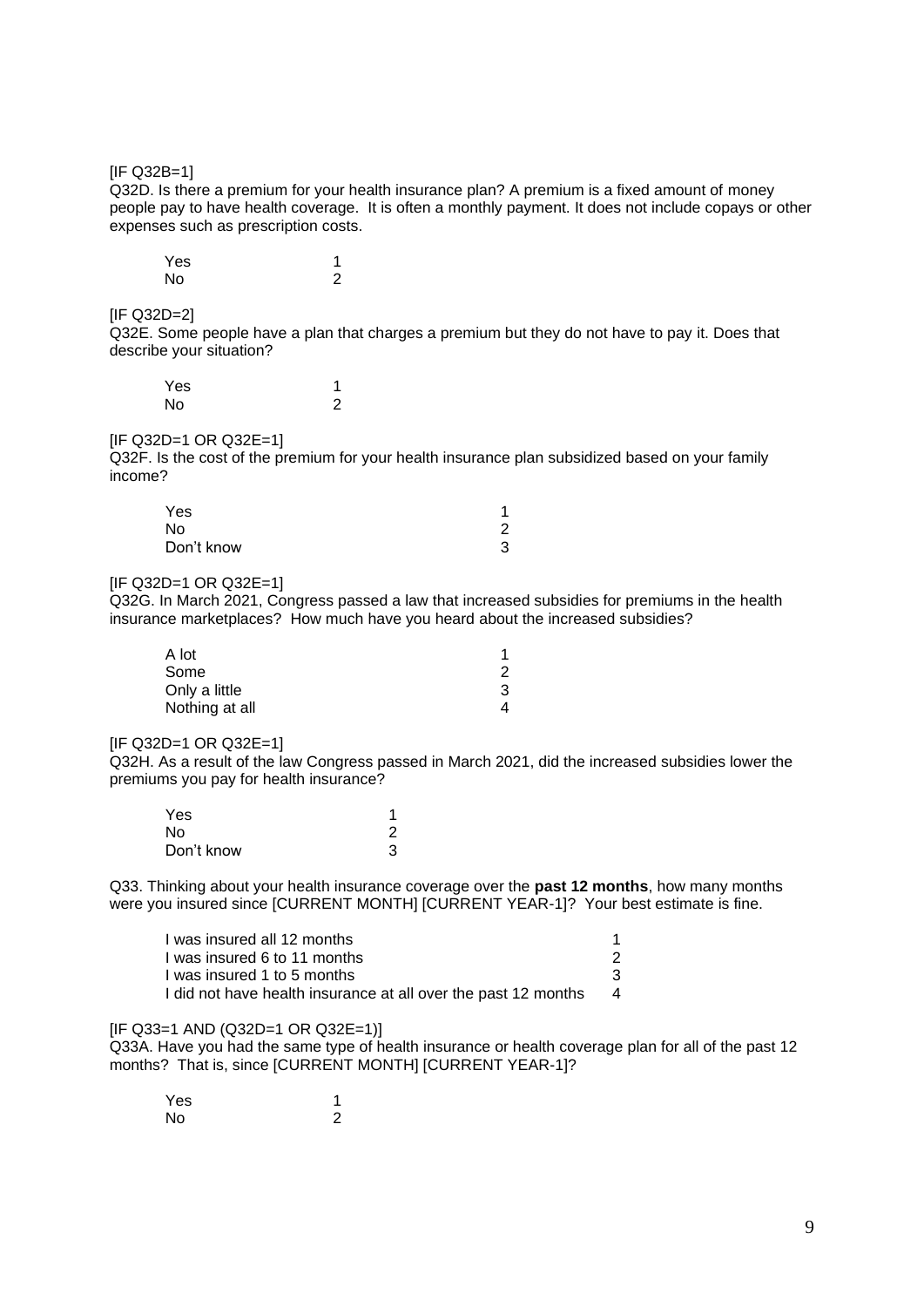Q34. Thinking about your health care experiences over the **past 12 months**, that is, since [CURRENT MONTH] [CURRENT YEAR-1], was there any time when you needed medical care but did **not** get it because you couldn't afford it?

This would include general doctor care, specialist care, prescription drugs, medical tests, treatment or follow-up care, dental care, mental health care or counseling, or treatment or counseling for alcohol or drug use.

Yes 1<br>No 2 No 2

## [IF DOV\_FAMSIZE>1]

Q34A. Was there any time in the past 12 months when someone else in your family needed medical care but did **not** get it because your family couldn't afford it? Your family would include you, [IF DOV\_BASEGROUP=1: your spouse or partner (if applicable), and any of your children or stepchildren under 19 who are living with you.] IIF DOV\_BASEGROUP=2: any of your parents who are living with you, and any of your siblings under 19 who are living with you.]

| Yes |   |
|-----|---|
| No  | າ |

Q35. In the past 12 months, did you or anyone in your family have problems paying or were unable to pay any medical bills? Include bills for doctors, dentists, hospitals, therapists, medication, equipment, nursing home, or home care.

For this question, we're interested in your immediate family, which would include you, [IF DOV\_BASEGROUP=1: your spouse or partner (if applicable), and any of your children or stepchildren under 19 who are living with you.] [IF DOV\_BASEGROUP=2: any of your parents who are living with you, and any of your siblings under 19 who are living with you.]

Yes and the set of the set of the set of the set of the set of the set of the set of the set of the set of the No 2

Q70F. Was there a time in the past 12 months when you felt you were treated or judged unfairly at a doctor's office, clinic, or hospital because of any of the following reasons?

|                                           | Yes | No |
|-------------------------------------------|-----|----|
| 1. Your racial or ethnic background       |     |    |
| Your gender or gender identity<br>2.      |     |    |
| Your sexual orientation<br>3.             |     |    |
| Your country of origin<br>4.              |     |    |
| Your primary language<br>5.               |     |    |
| Your health insurance coverage type<br>6. |     |    |
| A disability                              |     |    |
| 8. A health condition                     |     |    |
| Your income level<br>9.                   |     |    |
| 10. Other reason (specify):               |     |    |

#### [IF ANY ITEM IN Q70F=1]

Q70G. Thinking of the last time you were treated or judged unfairly at a doctor's office, clinic, or hospital, did you take any of the following actions?

|    |                                                                   | Yes | NΩ |
|----|-------------------------------------------------------------------|-----|----|
|    | Looked for a new health care provider                             |     |    |
|    | Delayed getting care you needed                                   |     |    |
| 3. | Did not get care you needed                                       |     |    |
|    | 4. Spoke to the doctor or provider about the way you were treated |     |    |
| Б. | Filed a complaint                                                 |     |    |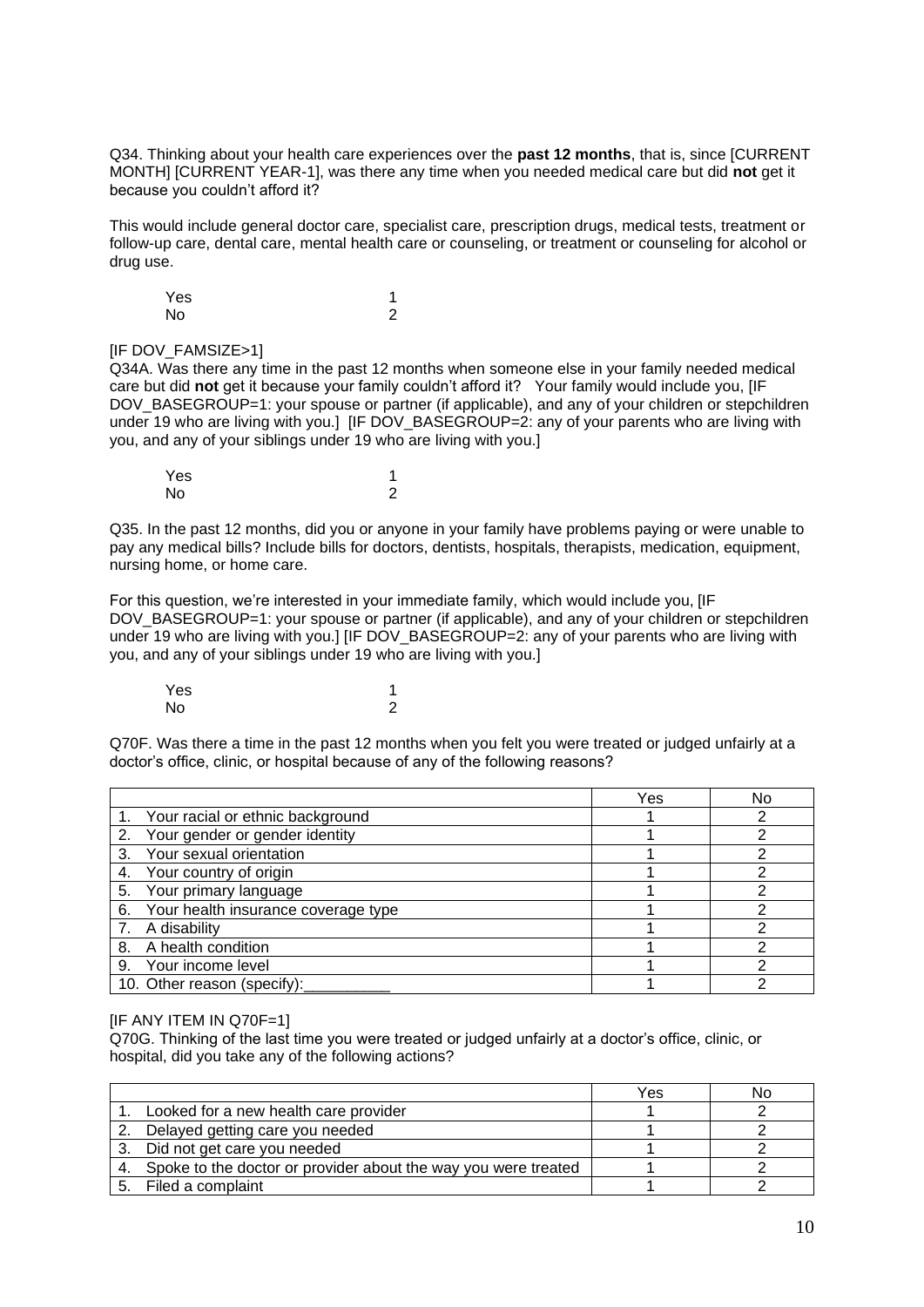| Did not follow the doctor or provider's recommendations<br>6.                                                                                                                                             | 1                                                                              | $\overline{2}$ |  |  |
|-----------------------------------------------------------------------------------------------------------------------------------------------------------------------------------------------------------|--------------------------------------------------------------------------------|----------------|--|--|
| 7.<br>Other (specify):                                                                                                                                                                                    | 1                                                                              | $\overline{2}$ |  |  |
| The next few questions ask about your employment.                                                                                                                                                         |                                                                                |                |  |  |
| Q37. Are you currently working for pay or self-employed?                                                                                                                                                  |                                                                                |                |  |  |
| Yes, working for pay or self-employed<br>1<br>$\overline{2}$<br>No, not working                                                                                                                           |                                                                                |                |  |  |
| $[IF Q37=2]$<br>Q37A. Are you on temporary layoff from a job?                                                                                                                                             |                                                                                |                |  |  |
| Yes<br>1<br>$\overline{2}$<br>No                                                                                                                                                                          |                                                                                |                |  |  |
| [IF Q37A=1]<br>Q37B. Has your employer either given you a date to return to work or indicated you will be recalled to<br>work within the next 6 months?                                                   |                                                                                |                |  |  |
| Yes<br>1<br>$\overline{2}$<br>No                                                                                                                                                                          |                                                                                |                |  |  |
| $[IF Q37=1]$<br>Q39. Do you have more than one job, including part time, evening, or weekend work? Do not include<br>unpaid or volunteer work.                                                            |                                                                                |                |  |  |
| Yes, more than one job<br>1<br>$\overline{2}$<br>No, I have one job                                                                                                                                       |                                                                                |                |  |  |
| $[IF Q39=1]$<br>Q39C. Altogether, how many jobs do you have?                                                                                                                                              |                                                                                |                |  |  |
| 2 jobs<br>1<br>$\overline{2}$<br>3 or more jobs                                                                                                                                                           |                                                                                |                |  |  |
| $[IF Q37=1]$<br>Q39A. [if Q39=1: Thinking about your main job (i.e., the job for which you usually work the most<br>hours), are] [if Q39 NE 1: Are] you working for an employer or are you self-employed? |                                                                                |                |  |  |
| Working for an employer [if Q39=1: at main job]<br>Self-employed [if Q39=1: at main job]                                                                                                                  | 1<br>$\overline{2}$                                                            |                |  |  |
| $[IF Q39=1]$<br>Q39B. Now thinking about your second job (i.e., the job for which you usually work the second most<br>hours), are you working for an employer or are you self-employed?                   |                                                                                |                |  |  |
| Working for an employer at second job<br>Self-employed at second job                                                                                                                                      | 1<br>$\overline{2}$                                                            |                |  |  |
| $[IF Q37=1]$                                                                                                                                                                                              | Q40. How many hours per week do you usually work at your [IF Q39=1: main] job? |                |  |  |
| hours each week<br>Hours vary each week                                                                                                                                                                   |                                                                                |                |  |  |

[IF Q39=1]

Q41. How many hours per week do you usually work at all of your **other** jobs?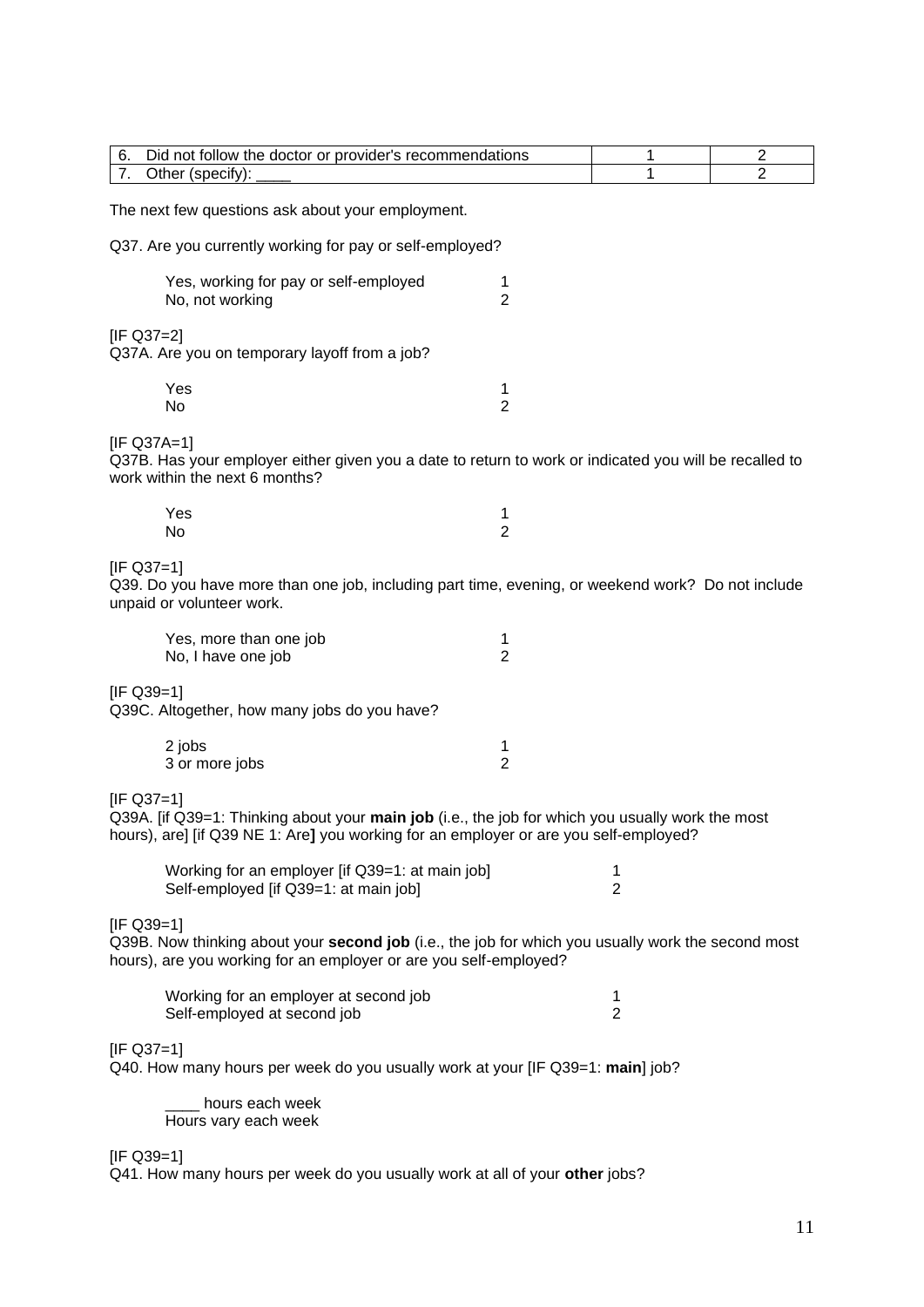#### \_\_\_\_ hours each week Hours vary each week

[IF (Q40="HOURS VARY" OR Q41= "HOURS VARY") AND (Q41< 35 OR REFUSED) AND (Q40<35 OR REFUSED]

Q42. Do you usually work 35 hours or more per week at [IF Q39=2 OR REFUSED: your job] [IF Q39=1: all your jobs combined]?

| Yes |   |
|-----|---|
| No  | 2 |

 $IIF$  Q37=1 and Q39A=11

Q42F. [IF Q39=1: Thinking about your **main job**, are] [IF Q39 NE 1: Are] you salaried, paid by the hour, or paid some other way?

| Salaried                              |  |
|---------------------------------------|--|
| Paid by the hour                      |  |
| Paid some other way (please specify): |  |

## [IF Q37=1 AND Q39A=1]

Q48A. We're interested in whether you can take paid leave from your [IF Q39=1: main] job if you had to miss work for the following reasons. [IF Q39=1: Thinking about your main job, can] [IF Q39 NE 1: Can] you take paid leave for ...

|    |                                                                                              | Yes | No | Don't<br>know |
|----|----------------------------------------------------------------------------------------------|-----|----|---------------|
|    | Your own illness or medical care                                                             |     |    |               |
|    | The illness or medical care of another family member (such as a<br>spouse, child, or parent) |     |    |               |
| 3. | The birth or adoption of a child, including caring for a new child                           |     |    |               |

## [IF ANY ITEM IN Q48A=1; show selected items]

Q48B. How many weeks of paid leave can you take [IF Q39=1: from your main job] for each of the following reasons? Your best guess is fine.

|    |                                                                                                                      | 2 weeks<br>or less | More than<br>2 weeks to<br>8 weeks | More than<br>8 weeks to<br>12 weeks | More<br>than 12<br>weeks | Don't<br>know |
|----|----------------------------------------------------------------------------------------------------------------------|--------------------|------------------------------------|-------------------------------------|--------------------------|---------------|
|    | 1. <b>IF Q48A_1=1: Your own illness</b><br>or medical care]                                                          |                    |                                    | 3                                   |                          | 5             |
|    | 2. [IF Q48A_2=1: The illness or<br>medical care of another family<br>member (such as a spouse, child,<br>or parent)] |                    | 2                                  | 3                                   |                          | 5             |
| 3. | [IF Q48A_3=1: The birth or<br>adoption of a child, including<br>caring for a new child]                              |                    | 2                                  | 3                                   |                          | 5             |

## [IF Q37=2 AND ((Q37A=2 OR REFUSED) OR (Q37B=2 OR REFUSED))]

Q43. Have you actively looked for work in the last 4 weeks? Some examples of actively looking for work would include applying for jobs, sending out resumes, or going to job interviews.

| Yes | 1 |
|-----|---|
| No  | 2 |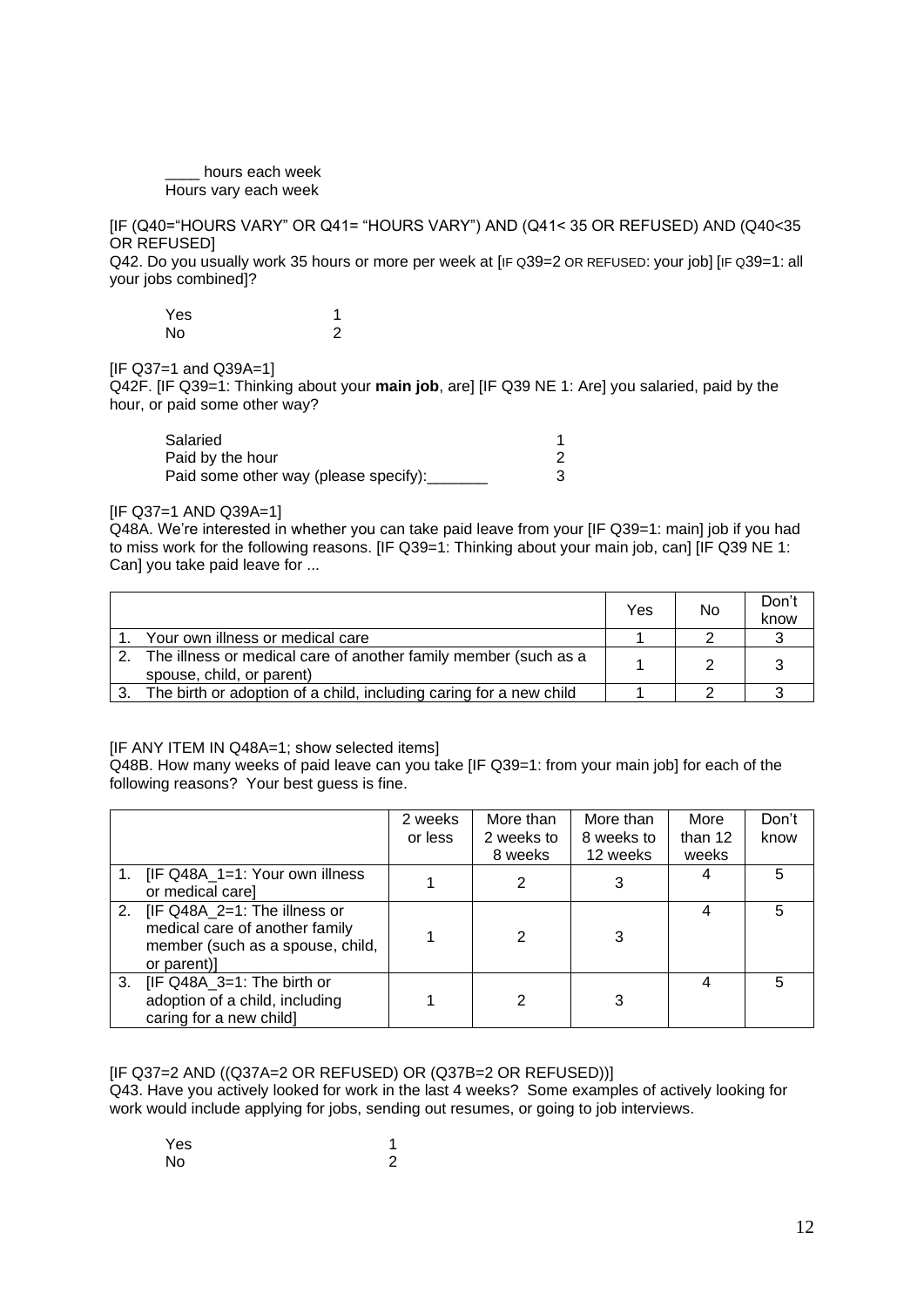[IF Q43=2]

Q43A. Do you currently want a job, either full or part time?

| Yes | 1              |
|-----|----------------|
| No  | $\overline{2}$ |

[IF Q43=2]

Q44. What is the main reason you did not actively look for work in the last 4 weeks?

| No work is available           |   |
|--------------------------------|---|
| Cannot arrange child care      |   |
| Other family responsibilities  | 3 |
| In school or other training    |   |
| Health problem or disability   | 5 |
| <b>Transportation problems</b> | 6 |
| Retired                        |   |
| Other (specify):               |   |
|                                |   |

## [IF Q37=1 OR (Q37A=1 AND Q37B=1)]

Q46. Think about the number of hours you work for pay [if Q39=1: at all jobs]. Which of the following statements is most correct?

| I would prefer to work more hours    |   |
|--------------------------------------|---|
| I would prefer to work fewer hours   |   |
| I work for as many hours as I prefer | 3 |

#### [IF Q46=1 OR Q43=1 OR Q43A=1]

Q47. How much do each of the following impact your ability to work for pay or work as much as you would like?

|                                                         | No.    | Minor  | Moderate | Severe |
|---------------------------------------------------------|--------|--------|----------|--------|
|                                                         | impact | impact | impact   | impact |
| a. Child care responsibilities                          |        | 2      | 3        | 4      |
| b. Caretaking responsibilities for someone other than a |        |        |          |        |
| child (such as a parent, spouse or partner, or other    |        | 2      | 3        |        |
| adult family member or friend)                          |        |        |          |        |
| c. Health problems of your own                          |        | 2      | 3        |        |
| d. Difficulty arranging transportation to or from work  |        | 2      | 3        | 4      |
| e. [IF (Q37=1 OR (Q37A=1 AND Q37B=1)) (NOT              |        |        |          |        |
| ASKED IF Q39=2 AND Q39A=2)] Employer restrictions       |        | 2      | 3        |        |
| on how many hours you work                              |        |        |          |        |
| f. [IF (Q37=1 OR (Q37A=1 AND Q37B=1)) (NOT              |        |        |          |        |
| ASKED IF Q39=2 AND Q39A=2)] Employer sets or            |        | 2      | 3        |        |
| schedules the times or shifts that you work             |        |        |          |        |

[IF Q44=2 OR Q47A=3 OR 4]

[order of response items is randomized]

Q47G. Which of the following are reasons [IF Q44=2: you cannot arrange child care] [IF Q44=2 AND Q47A=3 OR 4: or] [IF Q47A=3 OR 4: child care responsibilities impact your ability to work]?

|                                                               | Yes | No |
|---------------------------------------------------------------|-----|----|
| 1. Child care is not available                                |     |    |
| 2. Child care is too expensive                                |     |    |
| 3. You are concerned about health and safety                  |     |    |
| 4. Child care or schools are not open consistently during the |     |    |
| pandemic                                                      |     |    |
| Other reason (please specify):                                |     |    |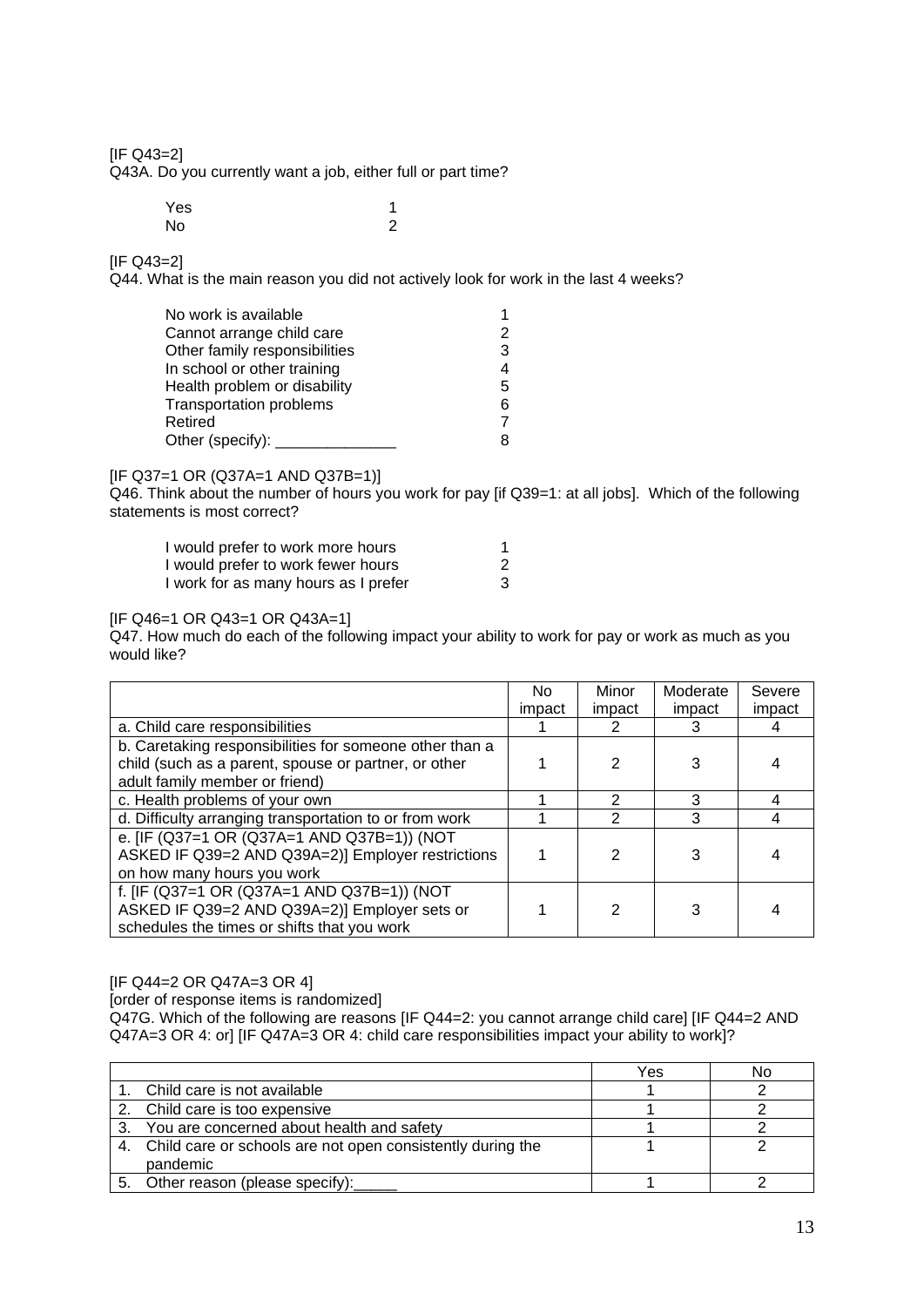$[IF Q1=1 OR Q2=1]$ 

Q45. Is your spouse or partner currently working for pay or self-employed?

| Yes, spouse or partner is working for pay or self-employed |  |
|------------------------------------------------------------|--|
| No, spouse or partner is not working                       |  |

Q45D. For this question, think about how your current employment situation compares to one year ago, that is, in [CURRENT MONTH] [CURRENT YEAR-1].

Compared to [CURRENT MONTH] [CURRENT YEAR-1], are you currently working more hours, about the same number of hours, or fewer hours?

| Currently working more hours                     |  |
|--------------------------------------------------|--|
| Currently working about the same number of hours |  |
| Currently working fewer hours                    |  |

#### $[IF Q1=1 OR Q2=1]$

Q45E. For this question, think about how your [IF Q1=1: spouse's] [IF Q2=1: partner's] current employment situation compares to one year ago, that is, in [CURRENT MONTH] [CURRENT YEAR-1].

Compared to [CURRENT MONTH] [CURRENT YEAR-1], is your [IFQ1=1: spouse] [IF Q2=1: partner] currently working more hours, about the same number of hours, or fewer hours?

| Currently working more hours                     |  |
|--------------------------------------------------|--|
| Currently working about the same number of hours |  |
| Currently working fewer hours                    |  |

## $[IF (Q45D=1 AND Q45E=3) OR (Q45D=3 AND Q45E=1)]$

Q45F. You told us you are currently working [IF Q45D=1: more] [IF Q45D=3: fewer] hours and your [IF Q1=1: spouse] [IF Q2=1: partner] is working [IF Q45D=1: fewer] [IF Q45D=3: more] hours compared to one year ago.

Would you say that, in total, you and your [IF Q1=1: spouse] [IF Q2=1: partner] are currently working more hours, about the same number of hours, or fewer hours compared to one year ago?

| Currently working more hours                     |  |
|--------------------------------------------------|--|
| Currently working about the same number of hours |  |
| Currently working fewer hours                    |  |

Q51. [IF DOV\_BASEGROUP=1: We're interested in your family's income, which would include your income **PLUS** the income of your spouse or partner (if applicable) and any of your children or stepchildren under 19 who are living with you. [IF NUMPEOPLE\_HH\_19PL>2: Do not include the income of other adults in your household who are not you or your spouse or partner.]]

[IF DOV\_BASEGROUP=2: We're interested in your family's income, which would include your income **PLUS** the income of any of your parents who are living with you, and any of your siblings under 19 who are living with you. [IF NUMPEOPLE HH 19PL>2: Do not include the income of adults age 19 and older in your household who are not you or your parents.]]

Please mark the category that best describes your **family's** total income over the last year before taxes and other deductions. Your best estimate is fine.

- 1. [<50% FPL] Below \$[fill from table]
- 2. [50% to <100% FPL] At or above \$[fill from table] and less than \$[fill from table]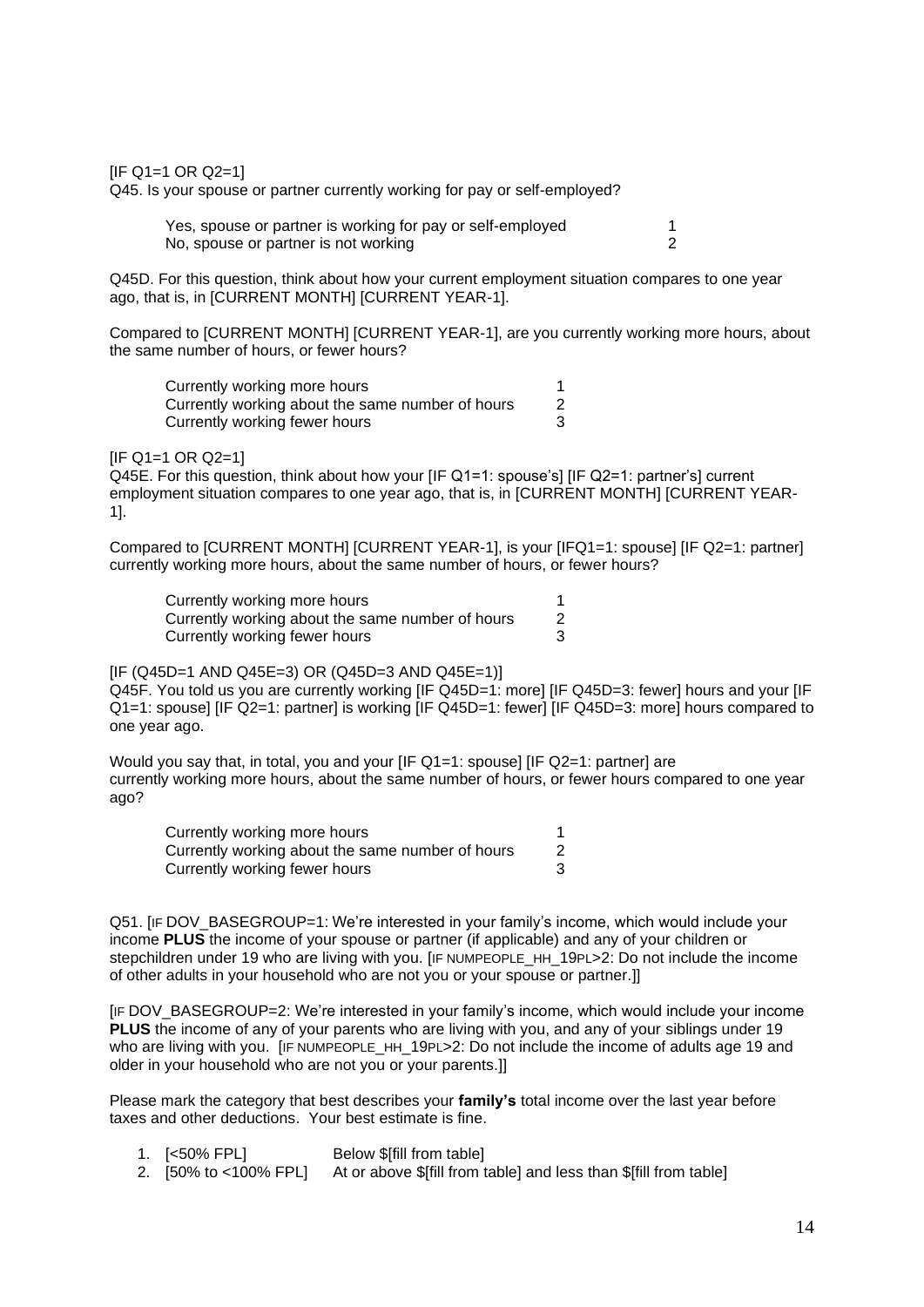| 7. [300% to <400% FPL] At or above \$[fill from table] and less than \$[fill from table]<br>At or above \$[fill from table] and less than \$[fill from table]<br>8. [400% to <500% FPL]<br>At or above \$[fill from table] and less than \$[fill from table]<br>9. $[500\% \text{ to } <000\% \text{ FPL}]$<br>10. [600% FPL or more]<br>At or above \$[fill from table] | 3. [100% to <150% FPL] At or above \$[fill from table] and less than \$[fill from table]<br>4. [150% to <200% FPL] At or above \$[fill from table] and less than \$[fill from table]<br>5. [200% to <250% FPL] At or above \$[fill from table] and less than \$[fill from table]<br>6. [250% to <300% FPL] At or above \$[fill from table] and less than \$[fill from table] |
|--------------------------------------------------------------------------------------------------------------------------------------------------------------------------------------------------------------------------------------------------------------------------------------------------------------------------------------------------------------------------|------------------------------------------------------------------------------------------------------------------------------------------------------------------------------------------------------------------------------------------------------------------------------------------------------------------------------------------------------------------------------|
|--------------------------------------------------------------------------------------------------------------------------------------------------------------------------------------------------------------------------------------------------------------------------------------------------------------------------------------------------------------------------|------------------------------------------------------------------------------------------------------------------------------------------------------------------------------------------------------------------------------------------------------------------------------------------------------------------------------------------------------------------------------|

|                | 50%        | 100%   | 150%       | 200%       | 250%       | 300%       | 400%       | 500%    | 600%       |
|----------------|------------|--------|------------|------------|------------|------------|------------|---------|------------|
|                | <b>FPL</b> | FPL.   | <b>FPL</b> | <b>FPL</b> | <b>FPL</b> | <b>FPL</b> | <b>FPL</b> | FPL     | <b>FPL</b> |
|                | 6,500      | 12,900 | 19,400     | 25,800     | 32,200     | 38,700     | 51,600     | 64,400  | 77,300     |
| person         |            |        |            |            |            |            |            |         |            |
| 2              | 8,800      | 17,500 | 26,200     | 34,900     | 43,600     | 52,300     | 69,700     | 87,100  | 104,600    |
| 3              | 11,000     | 22,000 | 33,000     | 44,000     | 54,900     | 65,900     | 87,900     | 109,800 | 131,800    |
| 4              | 13,300     | 26,500 | 39,800     | 53,000     | 66,300     | 79,500     | 106,000    | 132,500 | 159,000    |
| 5              | 15,600     | 31,100 | 46,600     | 62,100     | 77,600     | 93,200     | 124,200    | 155,200 | 186,300    |
| 6              | 17,800     | 35,600 | 53,400     | 71,200     | 89,000     | 106,800    | 142,400    | 177,900 | 213,500    |
| $\overline{7}$ | 20,100     | 40,200 | 60,200     | 80,300     | 100,300    | 120,400    | 160,500    | 200,600 | 240,800    |
| 8              | 22,400     | 44,700 | 67,000     | 89,400     | 111,700    | 134,000    | 178,700    | 223,300 | 268,000    |
| 9              | 24,600     | 49,200 | 73,800     | 98,400     | 123,000    | 147,600    | 196,800    | 246,000 | 295,200    |
| $10$ or        | 26,900     | 53,800 | 80,700     | 107,500    | 134,400    | 161,300    | 215,000    | 268,700 | 322,500    |
| more<br>people |            |        |            |            |            |            |            |         |            |
|                |            |        |            |            |            |            |            |         |            |

Q103. To address the impact of the COVID-19 pandemic on the economy, the federal government sent "stimulus payments" to many US households. Did your household receive any stimulus payments from the federal government in the last two years?

| Yes        |   |
|------------|---|
| No         | 2 |
| Don't know | 3 |

Q103A. Did you or someone in your household file a federal income tax return in the last two years?

| Yes        |   |
|------------|---|
| No         | 2 |
| Don't know | 3 |

[IF Q103A=1 AND (Q3>0 OR Q4D=1 OR Q4E=1)]

Q103B. Did you or someone in your household claim the Child Tax Credit when you filed your last tax return?

| Yes        |   |
|------------|---|
| No         | ⌒ |
| Don't know | 3 |

[IF Q103B=1]

Q103C. For how many children under the age of 18 did your household claim the Child Tax Credit when you filed your last tax return?

Number of children:

[IF Q3>0 OR Q4D=1 OR Q4E=1)]

Q103D. In the last 6 months, that is, since July 2021, did you or someone in your household receive one or more monthly Child Tax Credit payments? You may have received the payments as a paper check or as a direct deposit to your bank account.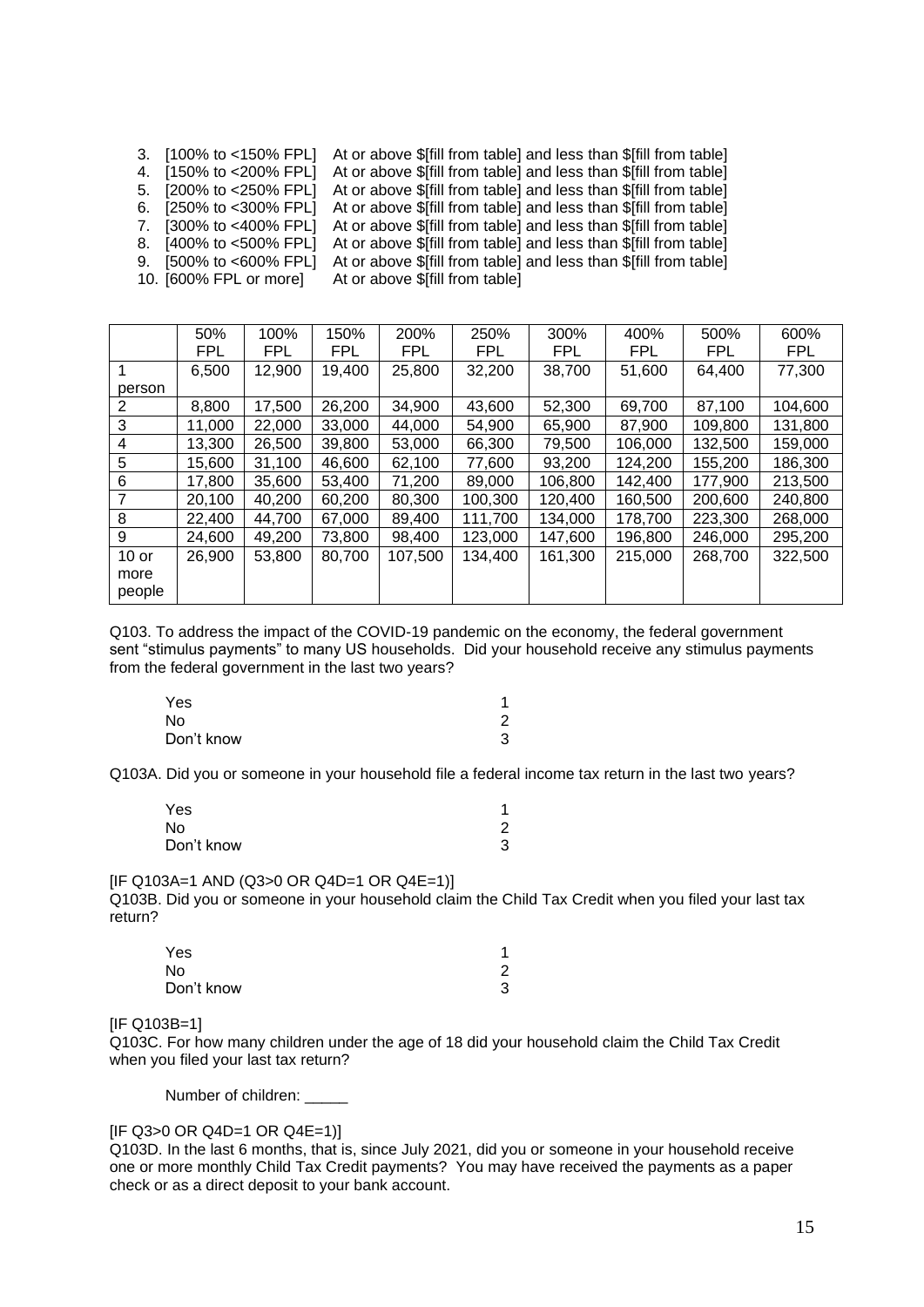| Yes        |   |
|------------|---|
| No         | ົ |
| Don't know | 3 |

[IF Q103D=1)]

Q103E. Would you prefer to get Child Tax Credit payments monthly or as one payment as a tax refund?

| Monthly                        |  |
|--------------------------------|--|
| As one payment as a tax refund |  |
| I do not have a preference     |  |

 $[IF Q103D=1]$ 

Q103F. Have the following increased, stayed the same, or decreased because of the monthly Child Tax Credit payments?

|                |                                                                                                                                                                                      | Increased | Stayed<br>the same | Decreased |
|----------------|--------------------------------------------------------------------------------------------------------------------------------------------------------------------------------------|-----------|--------------------|-----------|
|                | The number of hours you work                                                                                                                                                         |           | 2                  | 3         |
|                | 2. [IF Q1=1 OR Q2=1]: The number of hours your [if Q1=1:<br>spouse] [if Q2=1: partner] works                                                                                         |           | $\mathfrak{p}$     |           |
| 3 <sub>1</sub> | [IF Q4B=1 OR REFUSED OR Q4C=1 OR REFUSED]:<br>The amount of time you spend caring for your children                                                                                  |           | 2                  |           |
|                | 4. [IF (Q4B=1 OR REFUSED OR Q4C=1 OR REFUSED)<br>and $(Q1=1 \text{ OR } Q2=1)$ ]: The amount of time your [IF $Q1=1$ :<br>spouse] [IF Q2=1: partner] spends caring for your children |           | 2                  |           |
|                | 5. [IF Q4B=1 OR REFUSED OR Q4C=1 OR REFUSED]:<br>The amount of time your children receive care outside the<br>home                                                                   |           | 2                  |           |
|                | 6. Your ability to pay for essential expenses such as food,<br>the rent or mortgage, utilities, and medical bills                                                                    |           | 2                  |           |

#### [IF Q103D=2]

Q103G. What is the main reason you or someone in your household did not receive a Child Tax Credit payment in the last 6 months?

| Have not heard about the credit                                                                                  |   |
|------------------------------------------------------------------------------------------------------------------|---|
| Did not think my household was eligible for the credit                                                           |   |
| Did not know how to claim the credit                                                                             | 3 |
| Could not find help filing tax forms or signing up for the credit                                                | 4 |
| Tried to claim the credit but have not received payment                                                          | 5 |
| [IF Q3>0]: Someone outside my household claimed the credit for the<br>children who live with me                  | 6 |
| [IF Q4D=1 OR Q4E=1]: Someone outside my household claimed the credit<br>for the children who do not live with me |   |
| Other reason (please specify):                                                                                   | 8 |

Q103H. Do you or someone in your household plan to file a federal income tax return in 2022?

| Yes        |   |
|------------|---|
| No.        |   |
| Don't know | 3 |

Q100. The next questions ask about unemployment insurance.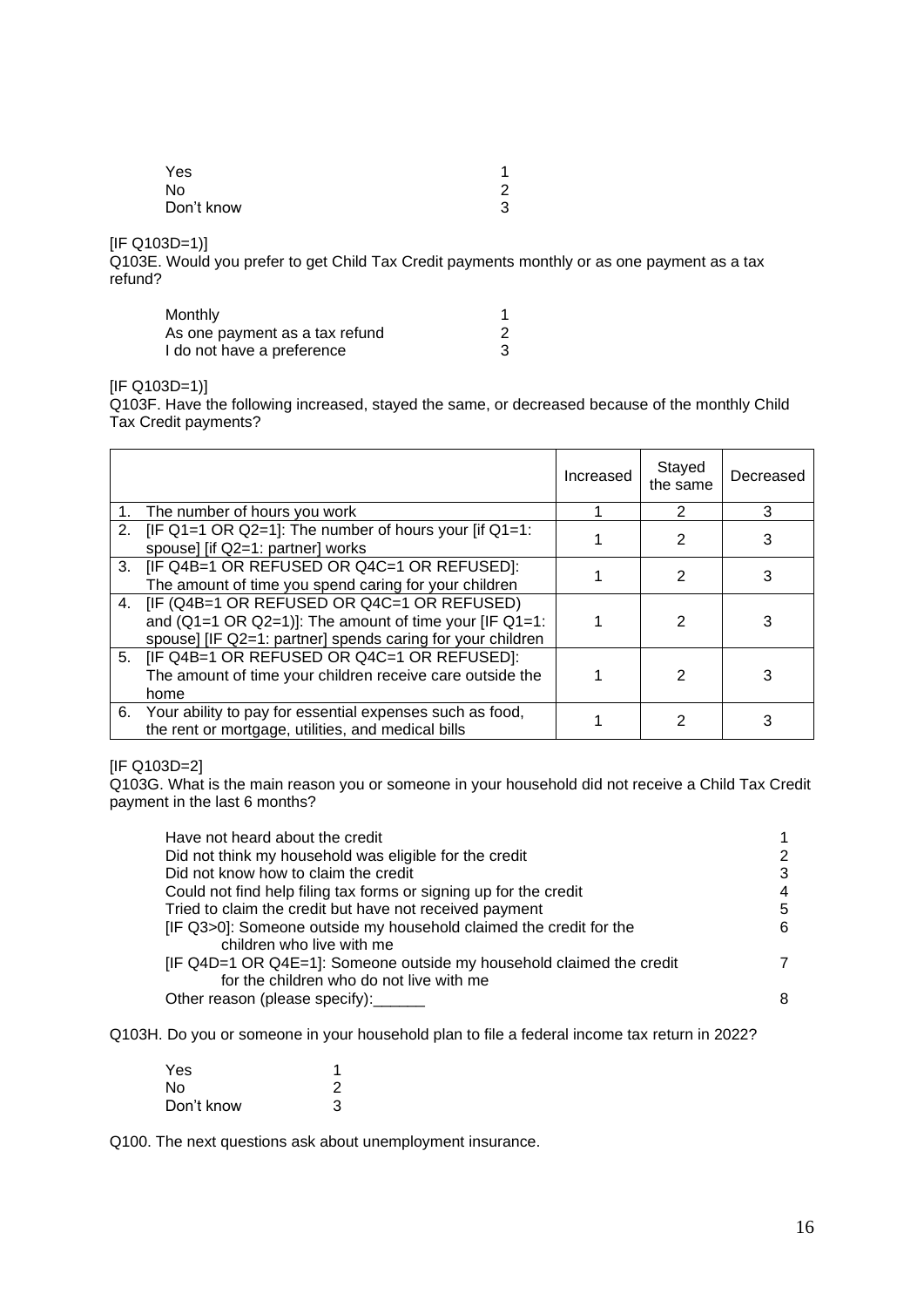Are you currently receiving unemployment insurance benefits? [IF DOV\_FAMSIZE>1: For this question, please exclude benefits received by another family member.]

Yes 1 No 2

**IIF Q100=2 OR REFUSEDI** 

Q100A. Did you receive unemployment insurance benefits at any time in the last 12 months, since [CURRENT MONTH] [CURRENT YEAR-1]? [IF DOV\_FAMSIZE>1: For this question, please exclude benefits received by another family member.]

| Yes |   |
|-----|---|
| No  | 2 |

### $[IF Q1=1 OR Q2=1]$

Q100E. Is your [IF Q1=1: spouse] [IF Q2=1: partner] currently receiving unemployment insurance benefits?

| Yes       |   |
|-----------|---|
| <b>No</b> | 2 |

#### [IF Q100E=2 OR REFUSED]

Q100F. Did your [IF Q1=1: spouse] [IF Q2=1: partner] receive unemployment insurance benefits at any time in the last 12 months, since [CURRENT MONTH] [CURRENT YEAR-1]?

| Yes | 4 |
|-----|---|
| No  | 2 |

#### [ASK UNLESS (Q51=8-10 AND NO ITEMS REFUSED IN Q1-Q6)]

Q53. The next question asks about public benefits you or your family may have received in the past 12 months. Did you or anyone in your family receive the following benefits at any time since [CURRENT MONTH] [CURRENT YEAR-1]? [IF DOV\_BASEGROUP=1: Please include benefits received by you, your spouse or partner (if applicable) and any of your children or stepchildren under 19 who are living with you.] [IF DOV\_BASEGROUP=2: Please include benefits received by you, any of your parents who are living with you, and any of your siblings under 19 who are living with you.]

|                                                                                                                                                                                                                                                                                                                                | Yes | No.           | Don't<br>know |
|--------------------------------------------------------------------------------------------------------------------------------------------------------------------------------------------------------------------------------------------------------------------------------------------------------------------------------|-----|---------------|---------------|
| a. The Supplemental Nutrition Assistance Program (SNAP),<br>formerly known as the Food Stamp Program. [IF THE<br>RESPONDENT IS IN A STATE WITH STATE-SPECIFIC NAMES:<br>You may know this program as (PROGRAM NAME).]                                                                                                          |     | $\mathcal{P}$ | 3             |
| b. [IF Q31D=2,3, refused] Medicaid, Medical Assistance, the<br>Children's Health Insurance Program (CHIP) or any kind of state or<br>government-sponsored assistance plan based on income or a<br>disability. [IF THE RESPONDENT IS IN A STATE WITH STATE-<br>SPECIFIC NAMES: You may know this program as [PROGRAM<br>NAME]]. |     | $\mathcal{P}$ | 3             |
| c. [IF Q11 NE 1] A federal, state, or local government housing<br>program that lowers your rent, such as a housing voucher or public<br>housing                                                                                                                                                                                |     | 2             | 3             |
| d. Supplemental Security Income (SSI), which provides cash<br>assistance to low-income aged, blind and disabled persons                                                                                                                                                                                                        |     | 2             | 3             |
| e. Social Security Disability Income (SSDI), which provides cash<br>assistance to disabled adults with longer work histories                                                                                                                                                                                                   |     | 2             | 3             |
| f. [IF NUMCHILD_HH_0-6>0] Help paying for child care from a<br>government agency                                                                                                                                                                                                                                               |     | 2             | 3             |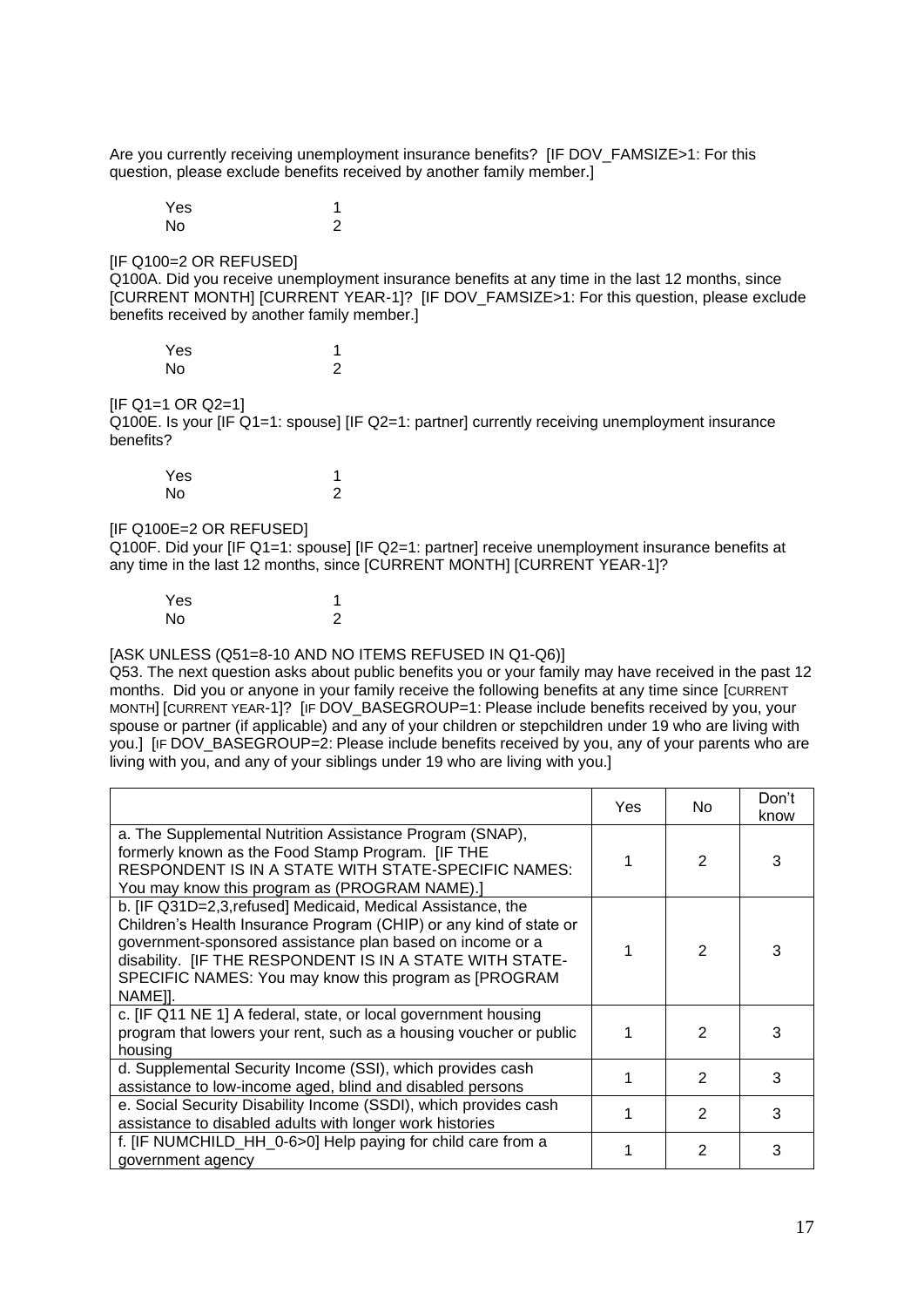| g. Cash assistance from a state or county welfare program,<br>including Temporary Assistance for Needy Families (TANF) [IF<br>THE RESPONDENT IS IN A STATE WITH STATE-SPECIFIC<br>NAMES INSERT: , which you may know as [INSERT PROGRAM |  |  |
|-----------------------------------------------------------------------------------------------------------------------------------------------------------------------------------------------------------------------------------------|--|--|
| NAMEI in your state.                                                                                                                                                                                                                    |  |  |

[ASK UNLESS (Q51=8-10 AND NO ITEMS REFUSED IN Q1-Q6)] Q54l. Did you or anyone in your family apply for the following benefits at any time since [CURRENT MONTH] [CURRENT YEAR-1]?

|                |                                                                                                                                                                                                              | Yes. | No.           | Don't<br>know |
|----------------|--------------------------------------------------------------------------------------------------------------------------------------------------------------------------------------------------------------|------|---------------|---------------|
| 1.             | [if Q53_A=2, 3, or refused]: The Supplemental Nutrition<br>Assistance Program (SNAP), formerly known as the Food Stamp<br>Program.                                                                           |      | $\mathcal{P}$ |               |
| 2.             | [if Q53_B=2, 3, or refused]: Medicaid, Medical Assistance, the<br>Children's Health Insurance Program (CHIP) or any kind of state<br>or government-sponsored health plan based on income or a<br>disability. |      | $\mathcal{P}$ |               |
| 3 <sub>1</sub> | [if Q53_C=2, 3, or refused]: A federal, state, or local government<br>housing program that lowers your rent, such as a housing<br>voucher or public housing                                                  |      | $\mathcal{P}$ |               |
| 4.             | [if Q53_D=2, 3, or refused]: Supplemental Security Income (SSI)                                                                                                                                              |      | 2             | 3             |
| 5.             | [if Q53_E=2, 3, or refused]: Social Security Disability Income<br>'SSDI)                                                                                                                                     |      | 2             | 3             |
| 6.             | [if Q53_G=2, 3, or refused]: Cash assistance from a state or<br>county welfare program, including Temporary Assistance for<br><b>Needy Families (TANF)</b>                                                   |      | 2             | 3             |
| 7.             | [if Q100A=2 or refused and (Q100E=skipped or Q100F=2 or<br>refused)]: Unemployment insurance benefits                                                                                                        |      | 2             |               |

[IF Q31D=1 OR Q11=1 OR ANY ITEM IN Q53=1 OR ANY ITEM IN Q54I=1 OR Q100=1 OR Q100A=1 OR Q100E=1 OR Q100F=1]

[Loop through Q54J and Q54K for each program selected]

- 1. [IF Q53\_A=1 OR Q54I\_A=1]: the Supplemental Nutrition Assistance Program (SNAP)
- 2. **[IF Q31D=1 OR Q53 B=1 OR Q54I** B=1]: Medicaid, Medical Assistance, or CHIP
- 3. [IF Q11=1 OR Q53\_C=1 OR Q54I\_C=1]: the federal, state, or local government housing program that lowers your rent
- 4. **IF Q53\_D=1 OR Q54I\_D=1]: Supplemental Security Income (SSI)**
- 5. [IF Q53\_E=1 OR Q54I\_E=1]: Social Security Disability Income (SSDI)
- 6. [IF Q53\_G=1 OR Q54I\_G=1]: cash assistance from a state or county welfare program, including Temporary Assistance for Needy Families (TANF),
- 7. **[IF Q100**=1 OR Q100A=1 OR Q100E=1 OR Q100F=1 OR Q54I\_H=1]: unemployment insurance

Q54J. Thinking about your and your family's experiences with [program] in the past 12 months, how often:

|                                                                  | Always | Sometimes | <b>Usually</b> | Always | Did not communicate<br>with program staff |
|------------------------------------------------------------------|--------|-----------|----------------|--------|-------------------------------------------|
| did the program staff<br>treat you with courtesy<br>and respect? |        |           |                |        |                                           |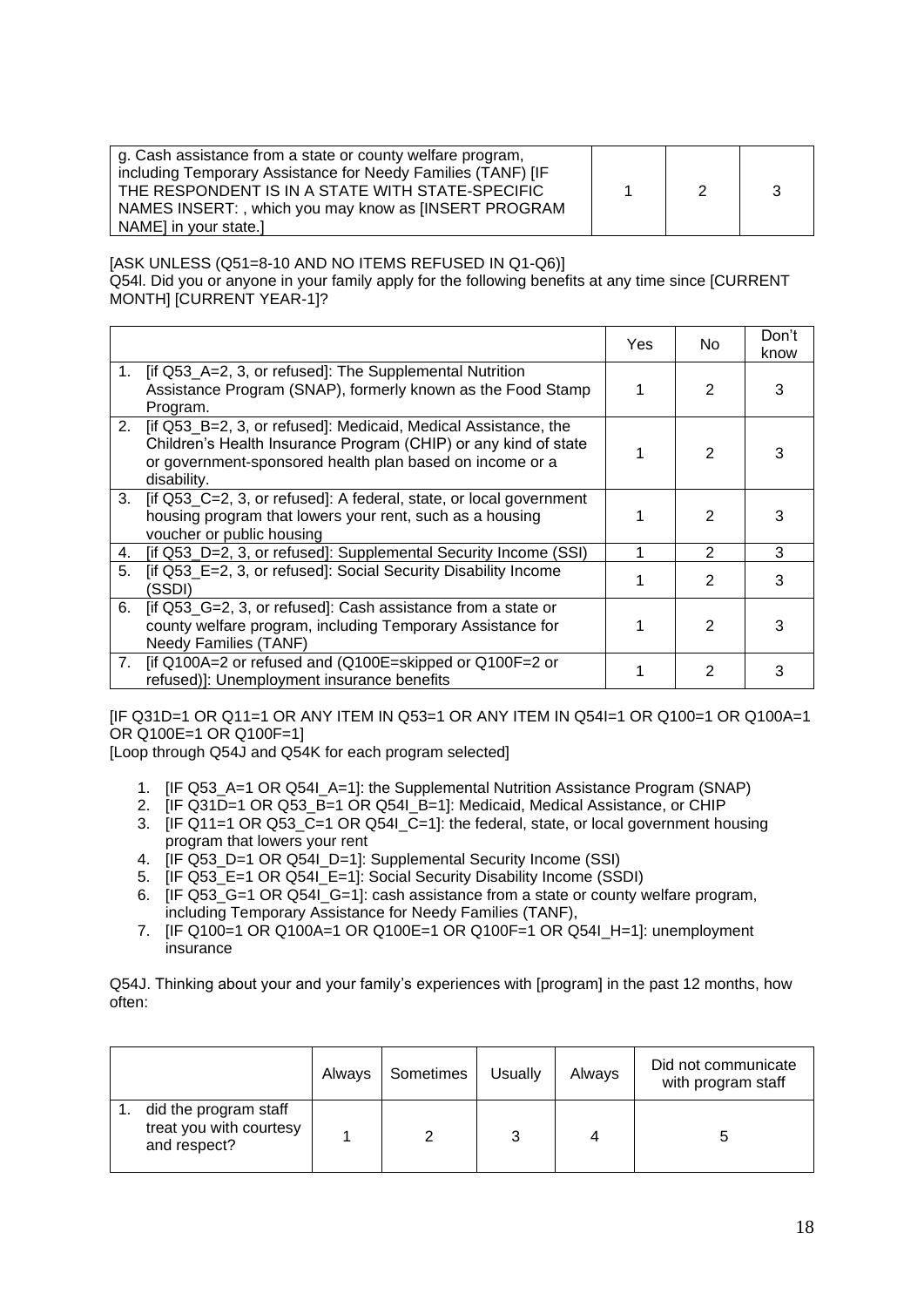| 2. | did the program staff<br>give you the<br>information or help<br>you needed?                                                      | 2 | 3 | 4 | 5 |
|----|----------------------------------------------------------------------------------------------------------------------------------|---|---|---|---|
| 3. | [if speaks Spanish or<br>bilingual: were you<br>able to find information<br>about the program in<br>your preferred<br>language]? | 2 | 3 |   |   |

Q54K. Thinking about your and your family's experiences with [program] in the past 12 months, was there ever a time when

|    |                                                                                                                                         | Yes | N٥ |
|----|-----------------------------------------------------------------------------------------------------------------------------------------|-----|----|
|    | 1. you had trouble figuring out if you or your family member were<br>eligible for the program?                                          |     |    |
| 2. | you had trouble providing required documentation or<br>completing other paperwork?                                                      |     |    |
|    | 3. someone from a community organization (e.g., a navigator or<br>benefit assister) helped you or your family apply for the<br>program? |     |    |
| 4. | you did not get benefits as soon as you needed them?                                                                                    |     |    |
| 5. | you felt treated or judged unfairly because of your racial or<br>ethnic background?                                                     |     |    |

Q54l. A recent change to the National School Lunch Program makes free school lunches available to all students for the 2021-2022 school year. Have you heard about this change?

| Yes |  |
|-----|--|
| No  |  |

[respondents are randomly assigned to see response items ordered 1-5 or 5-1, and order of support or oppose is randomized in question stem]

Q54M. Would you support or oppose a permanent change making free school lunches available to all students?

| Strongly support          |   |
|---------------------------|---|
| Somewhat support          | 2 |
| Neither support or oppose | 3 |
| Somewhat oppose           | 4 |
| Strongly oppose           | 5 |

Q65. How confident are you that you could come up with \$400 if an unexpected expense arose within the next month?

| Not at all confident |   |
|----------------------|---|
| Not too confident    |   |
| Somewhat confident   | з |
| Very confident       |   |

[respondents are randomly assigned to version A or B]

Q70E. This question is about **how others see your race**, not how you identify yourself. If you were out in public, what race do you think other people who do not know you personally would assume you were based on what you look like (for example, your skin color, facial features, and hair)?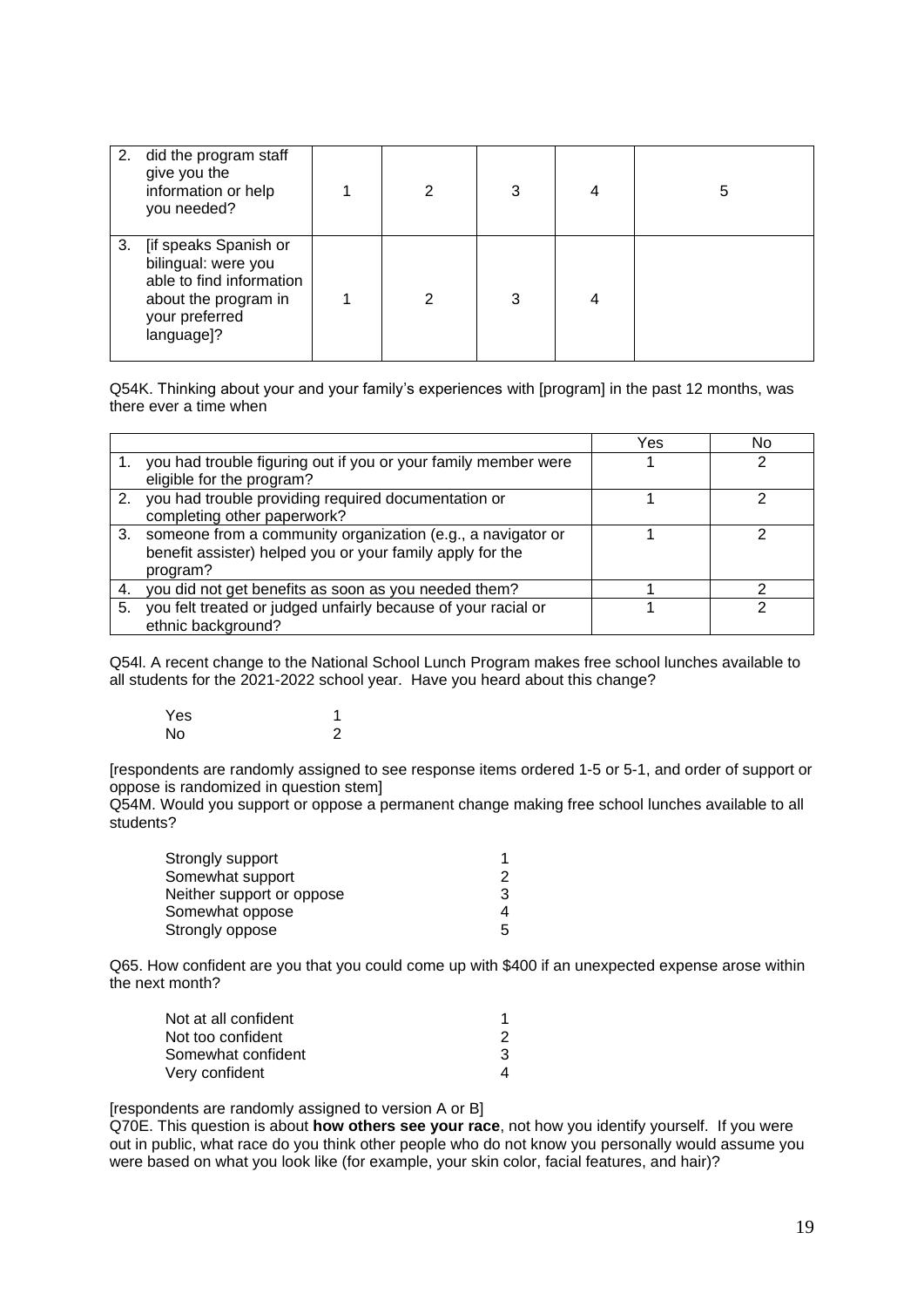## **Version A**

| White                                                                                |   |
|--------------------------------------------------------------------------------------|---|
|                                                                                      |   |
| <b>Black or African American</b>                                                     | 2 |
| Brown (not Black or African American)                                                | 3 |
| East or Southeast Asian (such as Chinese, Japanese, Korean, Filipino, or Vietnamese) | 4 |
| South Asian (such as Indian or Pakistani)                                            | 5 |
| American Indian or Alaska Native                                                     | 6 |
| Some other race (please specify):                                                    |   |

## **Version B**

| White                                                                                |   |
|--------------------------------------------------------------------------------------|---|
| <b>Black or African American</b>                                                     | 2 |
| East or Southeast Asian (such as Chinese, Japanese, Korean, Filipino, or Vietnamese) | 3 |
| South Asian (such as Indian or Pakistani)                                            | 4 |
| American Indian or Alaska Native                                                     | 5 |
| Hispanic or Latino                                                                   | 6 |
| Middle Eastern or Arab                                                               |   |
| Some other race (please specify):                                                    | 8 |

The next questions ask about citizenship and immigration. Your responses to these questions are completely voluntary. Please remember your answers will be kept confidential. The answers that people give us to these questions are important to this study's success.

#### Q71. Are you a citizen of the United States?

| Yes, born in the United States                                              |   |
|-----------------------------------------------------------------------------|---|
| Yes, born in Puerto Rico, Guam, the US Virgin Islands, or Northern Marianas | 2 |
| Yes, born abroad of US citizen parent or parents                            | 3 |
| Yes, US citizen by naturalization                                           | Δ |
| No, not a US citizen                                                        | 5 |
|                                                                             |   |

 $[IF Q71=4 or 5]$ 

Q71A. On which continent were you born?

| North America (including Central America and the Caribbean) |   |
|-------------------------------------------------------------|---|
| South America                                               | 2 |
| Europe                                                      | 3 |
| Africa                                                      | 4 |
| Asia (including the Middle East)                            | 5 |
| Australia and Oceania                                       | 6 |
|                                                             |   |

[IF Q71=5]

Q71C. Are you a permanent resident with a green card?

| Yes | 4 |
|-----|---|
| No  | 2 |

## $[IF Q1=1 OR Q2=1]$

Q72. Is your [IF Q1=1: **spouse**] [IF Q2=1: **partner**] a citizen of the United States?

| Yes. born in the United States                                              |   |
|-----------------------------------------------------------------------------|---|
| Yes, born in Puerto Rico, Guam, the US Virgin Islands, or Northern Marianas | 2 |
| Yes, born abroad of US citizen parent or parents                            | 3 |
| Yes, US citizen by naturalization                                           | Δ |
| No. not a US citizen                                                        | 5 |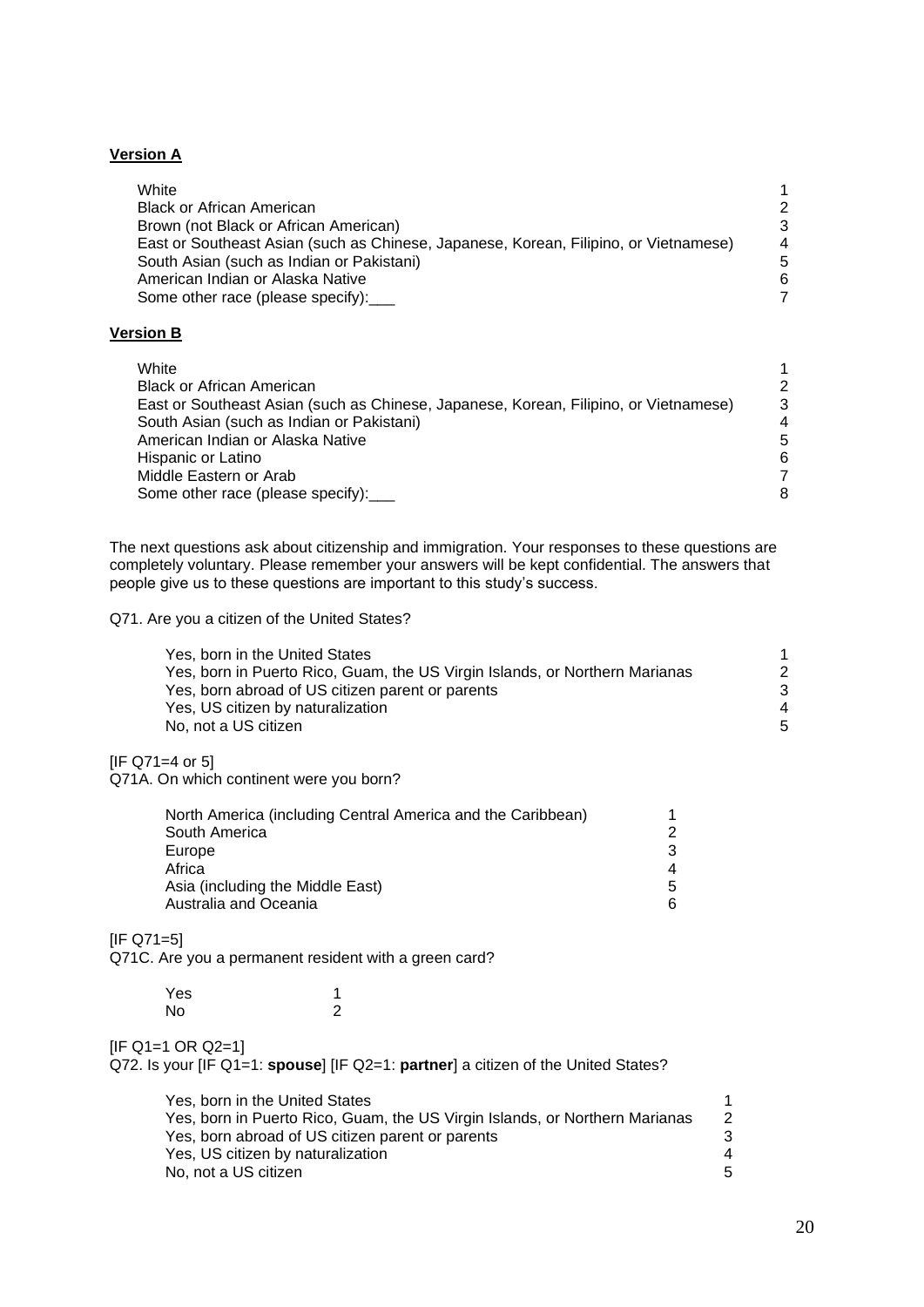[IF Q72=5] Q72A. Is your [IF Q1=1: spouse] [IF Q2=1: partner] a permanent resident with a green card? Yes and the set of the set of the set of the set of the set of the set of the set of the set of the set of the

[IF Q3>0, (NOT SHOWN IF ALL RESPONSES IN Q4B=2 AND ALL RESPONSES IN Q4C=2-5)] Q73C\_1. Thinking of **your children or stepchildren under 19** who live with you, were any of these children born outside the United States?

| Yes |   |
|-----|---|
| No  | っ |

No 2

#### [IF Q73C\_1=1]

Q73D. Thinking of your children or stepchildren under 19 who live with you who were born outside of the United States, are all of these children citizens of the United States?

| Yes, all are citizens                      |  |
|--------------------------------------------|--|
| No. all are noncitizens                    |  |
| Some are citizens and some are noncitizens |  |

#### $[IF Q73D = 2 OR 3]$

Q73E. Thinking of your children or stepchildren under 19 who live with you who are not citizens, are all of these children permanent residents with green cards?

| Yes, all are permanent residents          |   |
|-------------------------------------------|---|
| No, all are not permanent residents       | 2 |
| Some are permanent residents and some are | 3 |
| not permanent residents                   |   |

Q73\_1. [IF Q1=1 OR Q2=1 OR Q73C\_1=1, 2, OR REFUSED: Other than [IF Q1=1: your spouse] [IF Q2=1: your partner], [IF (Q1=1 OR Q2=1) AND Q73C\_1=1, 2, OR REFUSED: and] [IF Q73C\_1=1, 2, OR REFUSED: your children] are] [IF Q1 NE 1 AND Q2 NE 1 AND Q73C\_1=SKIPPED: Are] you currently living with any other relatives?

| Yes |   |
|-----|---|
| No  | 2 |

#### $[IF Q73_1 = 1]$

Q73\_2. Were any of these other relatives who live with you born outside the United States?

| Yes |   |
|-----|---|
| No  | 2 |

#### [IF Q73\_2=1]

Q73A. Thinking of the relatives who live with you who were born outside of the United States, are all of these relatives citizens of the United States?

| Yes, all are citizens                      |  |
|--------------------------------------------|--|
| No. all are noncitizens                    |  |
| Some are citizens and some are noncitizens |  |

#### [IF Q73A=2 OR 3]

Q73B. Thinking of these other relatives who live with you who are not citizens, are all of these relatives permanent residents with green cards?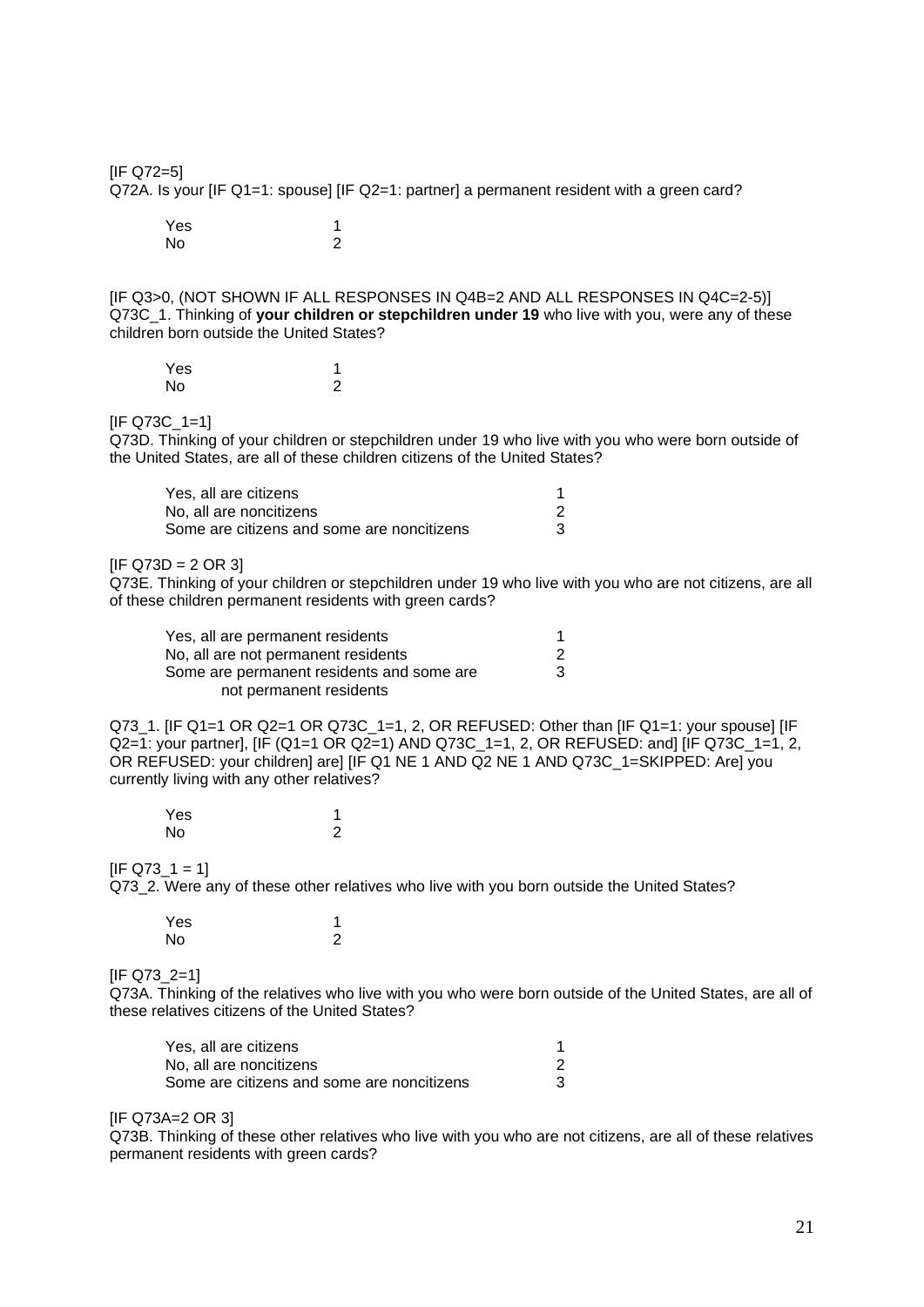| Yes, all are permanent residents                                  |   |
|-------------------------------------------------------------------|---|
| No, all are not permanent residents                               |   |
| Some are permanent residents and some are not permanent residents | 3 |

### [IF Q71=4 OR 5 OR Q72=4 OR 5 OR Q73C\_1=1 OR Q73\_2=1]

Q74. Was there a time in the past 12 months when you or someone in your family **decided not to apply for** one or more non-cash government benefits, such as Medicaid or CHIP, SNAP (or food stamps), or housing subsidies, because you were worried it would disqualify you or a family member or relative from obtaining a green card?

| Yes |   |
|-----|---|
| No  | 2 |

[IF Q71=4 OR 5 OR Q72=4 OR 5 OR Q73C\_1=1 OR Q73\_2=1]

Q75. Was there a time in the past 12 months when you or someone in your family **stopped participating in** any non-cash government benefits, such as Medicaid or CHIP, SNAP (or food stamps), or housing subsidies, because you were worried it would disqualify you or a family member or relative from obtaining a green card?

| Yes |   |
|-----|---|
| No  | 2 |

[IF Q71=4 OR 5 OR Q72=4 OR 5 OR Q73C\_1=1 OR Q73\_2=1] Q75C. Was there a time in the past 12 months when you or your family did not apply or participate in non-cash government benefits because of other worries about immigration status or enforcement?

Yes 1<br>No 2 N<sub>o</sub>

[IF Q71=4 OR 5 OR Q72=4 OR 5 OR Q73C\_1=1 OR Q73\_2=1]

Q75D.Was there a time in the past 12 months when you or your family did not get **other help** with basic needs like rent, food, or medical care because of either worries about obtaining a green card or other worries about immigration status or enforcement?

Yes 1 No 2

[IF Q74=1 OR Q75=1 OR Q75C=1 OR Q75D=1]

[order of response items is randomized]

Q75E. In the last 12 months, did you or your family decide not to apply for or stop participating in the following benefits because of worries about obtaining a green card or other worries about immigration status or enforcement?

|                                                              | Yes | No |
|--------------------------------------------------------------|-----|----|
| 1. Medicaid (which you may know as [state program name]) or  |     |    |
| <b>CHIP</b>                                                  |     |    |
| 2. SNAP or food stamps (which you may know as [state program |     |    |
| name])                                                       |     |    |
| 3. Housing subsidies                                         |     |    |
| 4. Unemployment insurance                                    |     |    |

### [IF Q71=4 OR 5 OR Q72=4 OR 5 OR Q73C\_1=1 OR Q73\_2=1]

Q75I. Was there a time in the past 12 months when you or someone in your family decided not to apply for one or more non-cash government benefits because you weren't sure if you were eligible because of your or a family member's immigration status?

| Yes |   |
|-----|---|
| No  | 2 |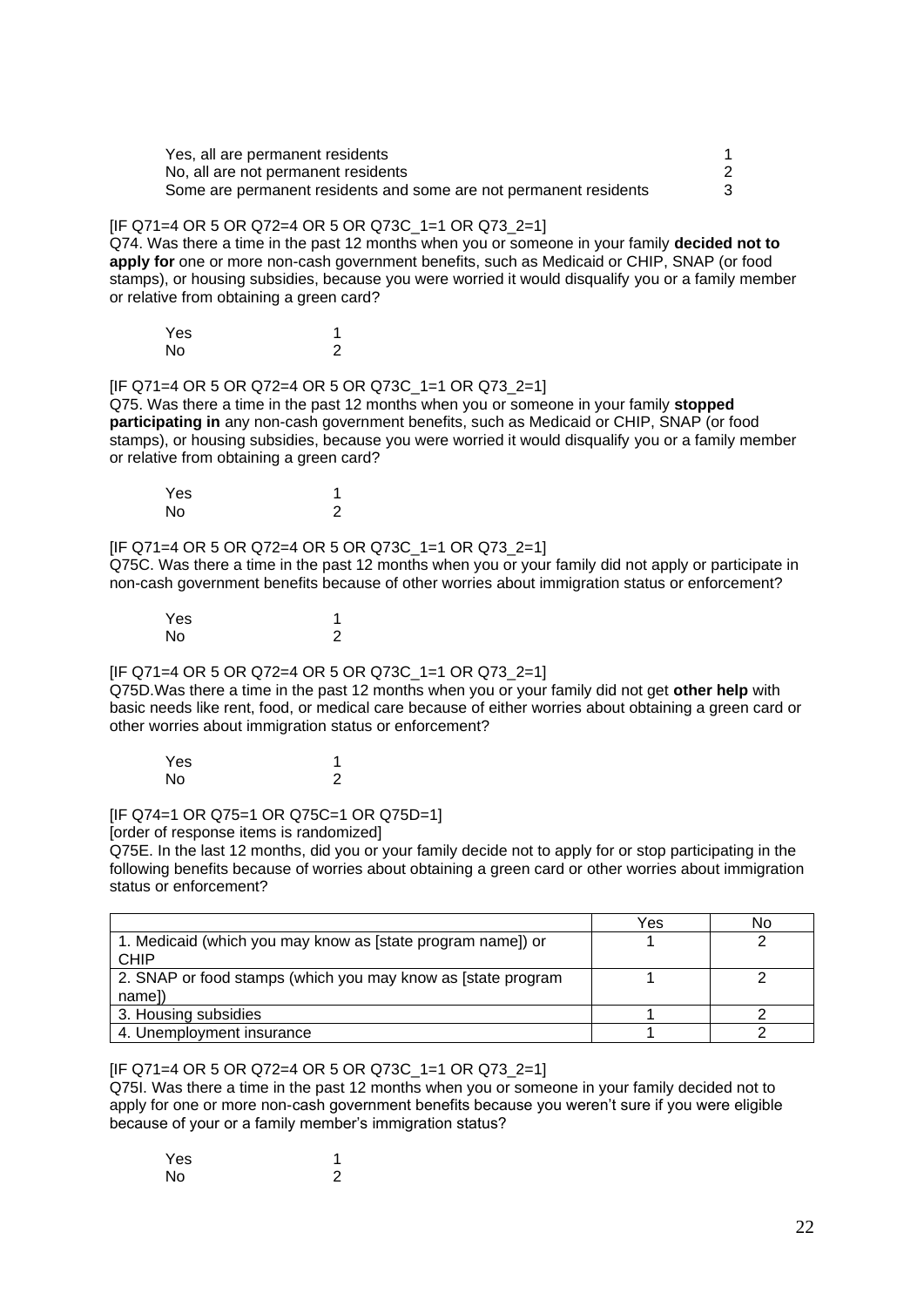### [IF Q71=4 OR 5 OR Q72=4 OR 5 OR Q73C\_1=1 OR Q73\_2 =1]

Q75J. Was there a time in the past 12 months when you or someone in your family decided not to apply for one or more non-cash government benefits because you were asked to provide your Social Security Number or proof of your citizenship or immigration status when you tried to apply for a family member?

| Yes |   |
|-----|---|
| No  | 2 |

#### [IF Q71C=2]

Q71D. Are you currently here on a student visa, a work visa or permit, Deferred Action for Childhood Arrivals (DACA), Temporary Protected Status (TPS), asylum or refugee status, or another document which permits you to stay in the U.S. for a limited time?

| Yes |   |
|-----|---|
| No  | っ |

#### [IF Q72A=2]

Q72B. Is your [IF Q1=1: spouse] [IF Q2=1: partner] currently here on a student visa, a work visa or permit, Deferred Action for Childhood Arrivals (DACA), Temporary Protected Status (TPS), asylum or refugee status, or another document which permits them to stay in the U.S. for a limited time?

| Yes |  |
|-----|--|
| No  |  |

#### [IF Q73E=2 OR 3 OR Q73B =2 OR 3]

Q73F. Thinking of your [IF Q73E=2 OR 3: children] [IF Q73E=2 OR 3 AND Q73B=2 OR 3: and] [IF Q73B=2 OR 3: other relatives] who live with you and are not permanent residents, are all of them currently here on a student visa, a work visa or permit, Deferred Action for Childhood Arrivals (DACA), Temporary Protected Status (TPS), asylum or refugee status, or another document which permits them to stay in the U.S. for a limited time?

| Yes |   |
|-----|---|
| No  | っ |

QFollowup. Based on your responses to the survey, you may be eligible to participate in a 20-minute follow-up telephone interview about the ability of you and your family to meet basic needs. If you are selected for a follow-up interview, your first name, phone number, some survey responses, and some of your characteristics (such as age, gender, and race/ethnicity) will be shared with the Urban Institute, a research organization that will be conducting these interviews. Responding yes to this question does not guarantee you will be contacted, and if you are, you will have the opportunity to decide whether or not you want to participate. Would you be interested in being contacted to hear more about the follow-up interviews?

| Yes |   |
|-----|---|
| No  | っ |

[IF Q71=4 OR 5 OR Q72=4 OR 5 OR Q73=1]

If you would like more information about your rights to access different programs, whether participation could affect immigration, and the status of recent policy changes, please visit the following websites: <https://protectingimmigrantfamilies.org/> <https://keepyourbenefits.org/en/na/>

If you need free or low-cost legal assistance, find a legal services organization near you: [https://www.immigrationadvocates.org/legaldirectory/.](https://www.immigrationadvocates.org/legaldirectory/) Please note that these resources are